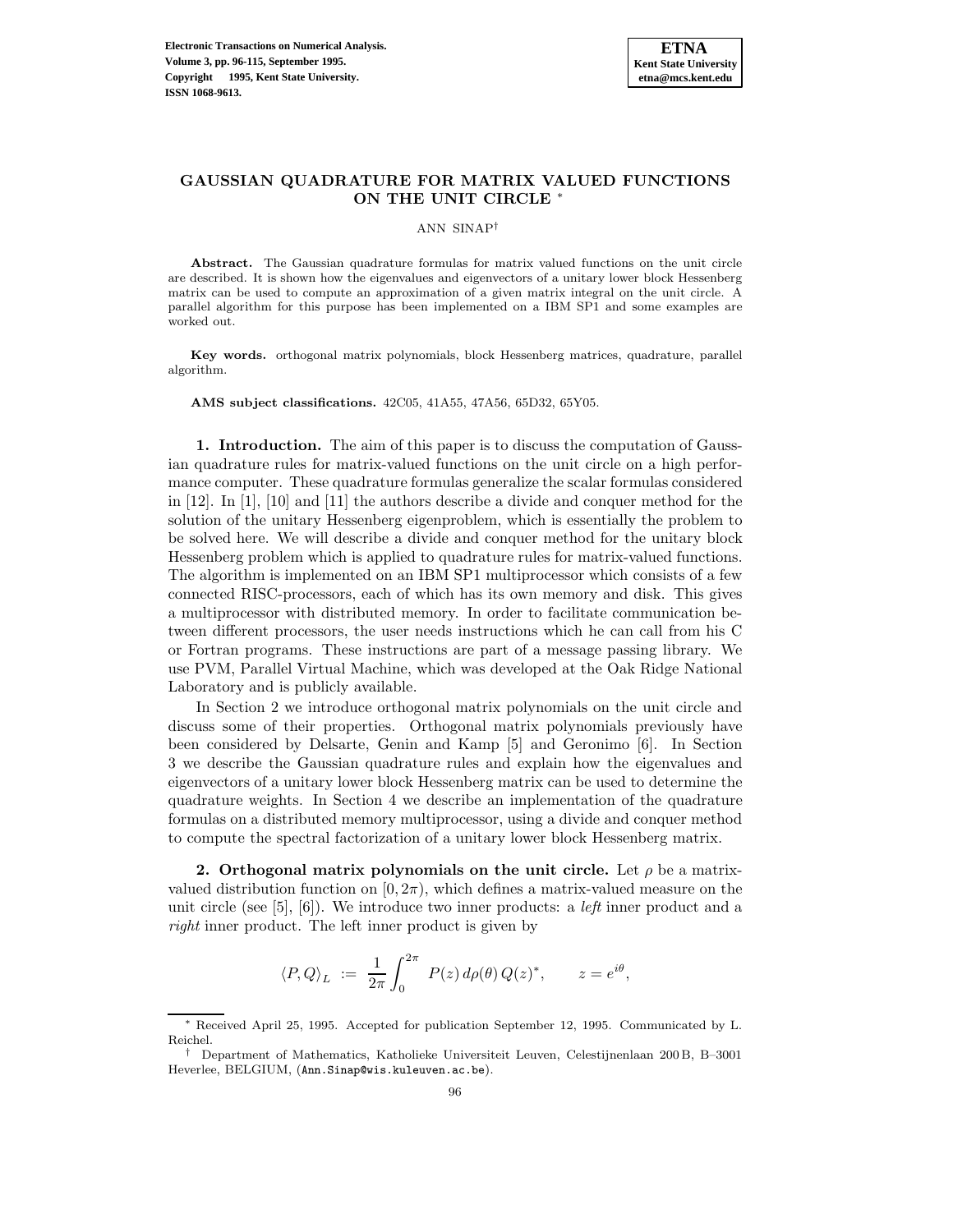where  $P, Q \in \mathbb{C}^{p \times p}[z]$ , the set of  $p \times p$  matrix polynomials in a complex variable z and  $A^*$  denotes the Hermitian conjugate of the matrix  $A$ . The right inner product is given by

$$
\left\langle P,Q\right\rangle_R\;:=\;\frac{1}{2\pi}\int_0^{2\pi}\;P(z)^*\,d\rho(\theta)\,Q(z),\qquad z=e^{i\theta}.
$$

Now we are able to define orthogonal matrix polynomials. Left orthonormal matrix polynomials  $\phi_n^L$ ,  $n = 0, 1, 2, \ldots$ , are obtained by orthonormalizing  $I, zI, z^2I, \ldots$ with respect to the left inner product,

$$
\frac{1}{2\pi} \int_0^{2\pi} \phi_n^L(z) d\rho(\theta) \phi_m^L(z)^* = \delta_{n,m} I, \qquad n, m \ge 0.
$$

Similarly right orthonormal matrix polynomials  $\phi_n^R$ ,  $n = 0, 1, 2, \ldots$ , are obtained using the right inner product,

$$
\frac{1}{2\pi} \int_0^{2\pi} \phi_n^R(z)^* d\rho(\theta) \phi_m^R(z) = \delta_{n,m} I, \qquad n, m \ge 0.
$$

Both  $\phi_n^L$  and  $\phi_n^R$  are matrix polynomials of degree n, with a non-singular leading coefficient. The left orthonormal matrix polynomials are unique up to a multiplication on the left by a unitary matrix, while the right orthonormal matrix polynomials are defined up to a multiplication on the right by a unitary matrix. Since there is no simple relation between left and right orthonormal polynomials we need to analyse both.

Without loss of generality we only consider matrix distribution functions that satisfy

$$
\frac{1}{2\pi} \int_0^{2\pi} d\rho(\theta) = I.
$$

In order to get the *reversed polynomial*  $\tilde{P}(z)$ , we take the polynomial P, reverse the order of the coefficients and take the Hermitian conjugates of these coefficients. That is,

$$
\tilde{P}(z) := z^n P\left(\frac{1}{\bar{z}}\right)^*.
$$

These orthonormal matrix polynomials satisfy some simple recurrence relations (see [5], [6], [15]):

$$
(I - H_n H_n^*)^{\frac{1}{2}} \phi_n^L(z) = z \phi_{n-1}^L(z) + H_n \tilde{\phi}_{n-1}^R(z),
$$

and

$$
(I - H_n^* H_n)^{\frac{1}{2}} \tilde{\phi}_n^R(z) = \tilde{\phi}_{n-1}^R(z) + z H_n^* \phi_{n-1}^L(z),
$$

where  $(I - H_n H_n^*)^{\frac{1}{2}}$  and  $(I - H_n^* H_n)^{\frac{1}{2}}$  are positive definite. We can show the zeros of these polynomials are located in the open unit disk, and some straightforward matrix computations give us the identity of Christoffel-Darboux for orthonormal matrix polynomials on the unit circle: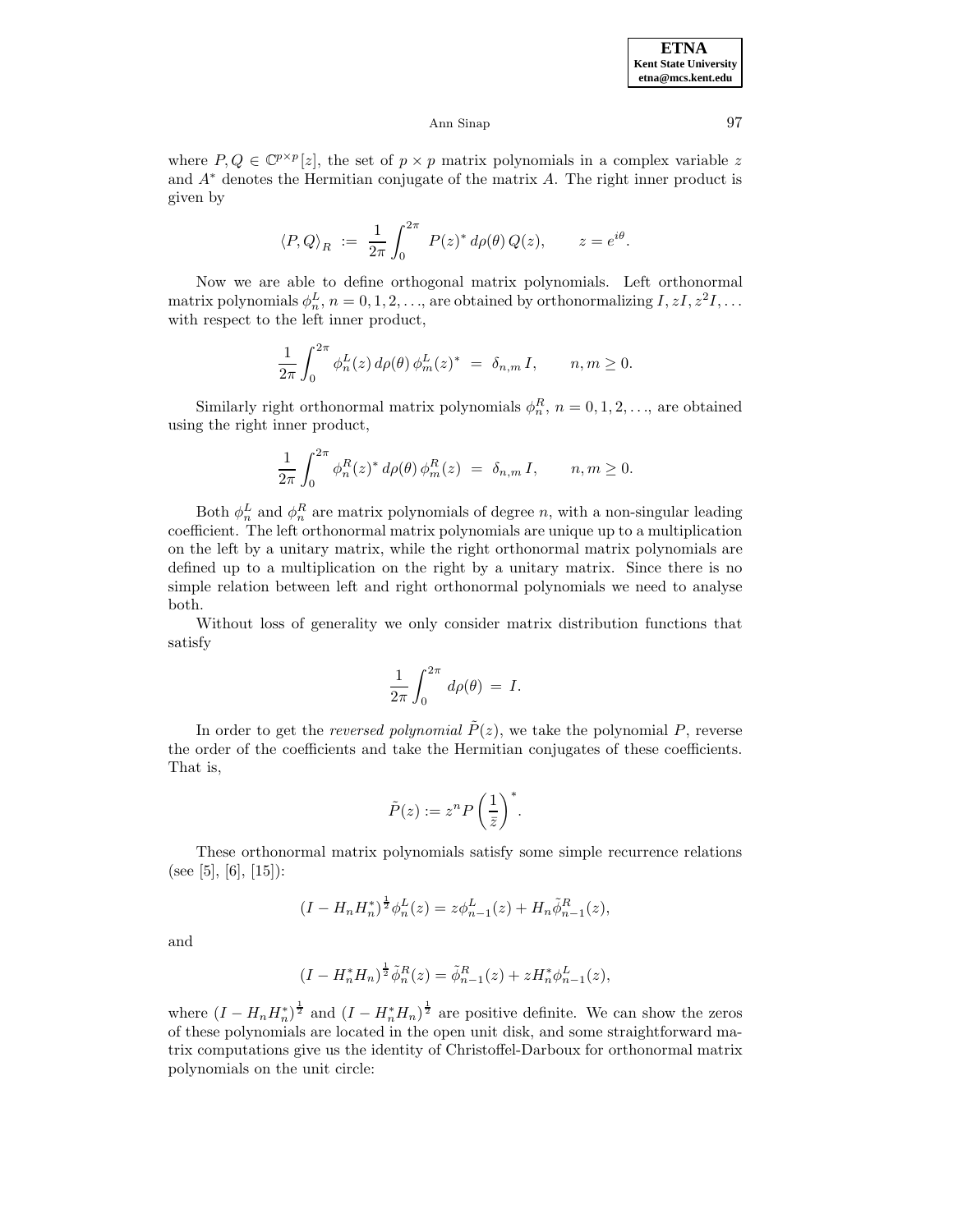THEOREM 2.1.

$$
(1 - \bar{z}_1 z_2) \sum_{i=0}^n \phi_i^L(z_1)^* \phi_i^L(z_2) = \tilde{\phi}_{n+1}^R(z_1)^* \tilde{\phi}_{n+1}^R(z_2) - \phi_{n+1}^L(z_1)^* \phi_{n+1}^L(z_2),
$$
  

$$
= \tilde{\phi}_n^R(z_1)^* \tilde{\phi}_n^R(z_2) - \bar{z}_1 z_2 \phi_n^L(z_1)^* \phi_n^L(z_2),
$$

*and*

$$
(1 - z_1 \bar{z}_2) \sum_{i=0}^n \phi_i^R(z_1) \phi_i^R(z_2)^* = \tilde{\phi}_{n+1}^L(z_1) \tilde{\phi}_{n+1}^L(z_2)^* - \phi_{n+1}^R(z_1) \phi_{n+1}^R(z_2)^* = \tilde{\phi}_n^L(z_1) \tilde{\phi}_n^L(z_2)^* - z_1 \bar{z}_2 \phi_n^R(z_1) \phi_n^R(z_2)^*.
$$

**3. Gaussian quadrature on the unit circle.** The integral of an arbitrary matrix function can be approximated by means of a sum of the form

$$
\frac{1}{2\pi} \int_0^{2\pi} F(z) d\rho(\theta) G(z)^* \simeq \sum_{i=1}^k F(z_i) \Lambda_i G(z_i)^*,
$$

where  $\Lambda_i \in \mathbb{C}^{p \times p}$ . It will be convenient to choose

$$
\Lambda_i = \begin{pmatrix} v_{i,1} & \dots & v_{i,m_i} \end{pmatrix} A_i \begin{pmatrix} v_{i,1}^* \\ \vdots \\ v_{i,m_i}^* \end{pmatrix},
$$

where the non-zero vectors  $v_{i,1},\ldots,v_{i,m_i}$  are linearly independent, the points  $z_i$  lie on the unit circle and  $\sum_{i=1}^{k} m_i = np$ . We would like to have a formula which is exact for as many Laurent polynomials as possible. Denote by  $\Lambda_{-m,n}$  the set of Laurent polynomials of the form  $\sum_{i=-m}^{n} A_i z^i$ . We restrict ourselves to the left inner product  $\langle ., .\rangle_L$ , but the procedure can be repeated for the right inner product,  $\langle ., .\rangle_R$ , as well.

Since the zeros of the orthonormal matrix polynomials lie in the open unit disk, we cannot use these points in the quadrature formula. We therefore introduce paraorthogonal matrix polynomials

$$
B_n(z, W_n) := \phi_n^L(z) + W_n \tilde{\phi}_n^R(z),
$$

where  $W_n$  is a unitary matrix.

THEOREM 3.1. *The zeros of the para-orthogonal matrix polynomials*  $B_n(\cdot, W_n)$ *are the eigenvalues of a unitary lower block Hessenberg matrix.*

*Proof.* Expand the left orthonormal matrix polynomial  $\phi_n^L$  into a Fourier series using the left orthonormal matrix polynomials  $\phi_i^L$ ,  $i = 0, 1, ..., n-1$  and the paraorthogonal matrix polynomial  $B_n(\cdot, W_n)$ . This yields,

$$
z \phi_i^L(z) = \sum_{j=0}^{i+1} M_{i,j} \phi_j^L(z), \qquad i = 0, 1, ..., n-2, \text{ and}
$$
  

$$
z \phi_{n-1}^L(z) = \sum_{j=0}^{n-1} M_{n-1,j} \phi_j^L(z) + M_{n-1,n} B_n(z, W_n).
$$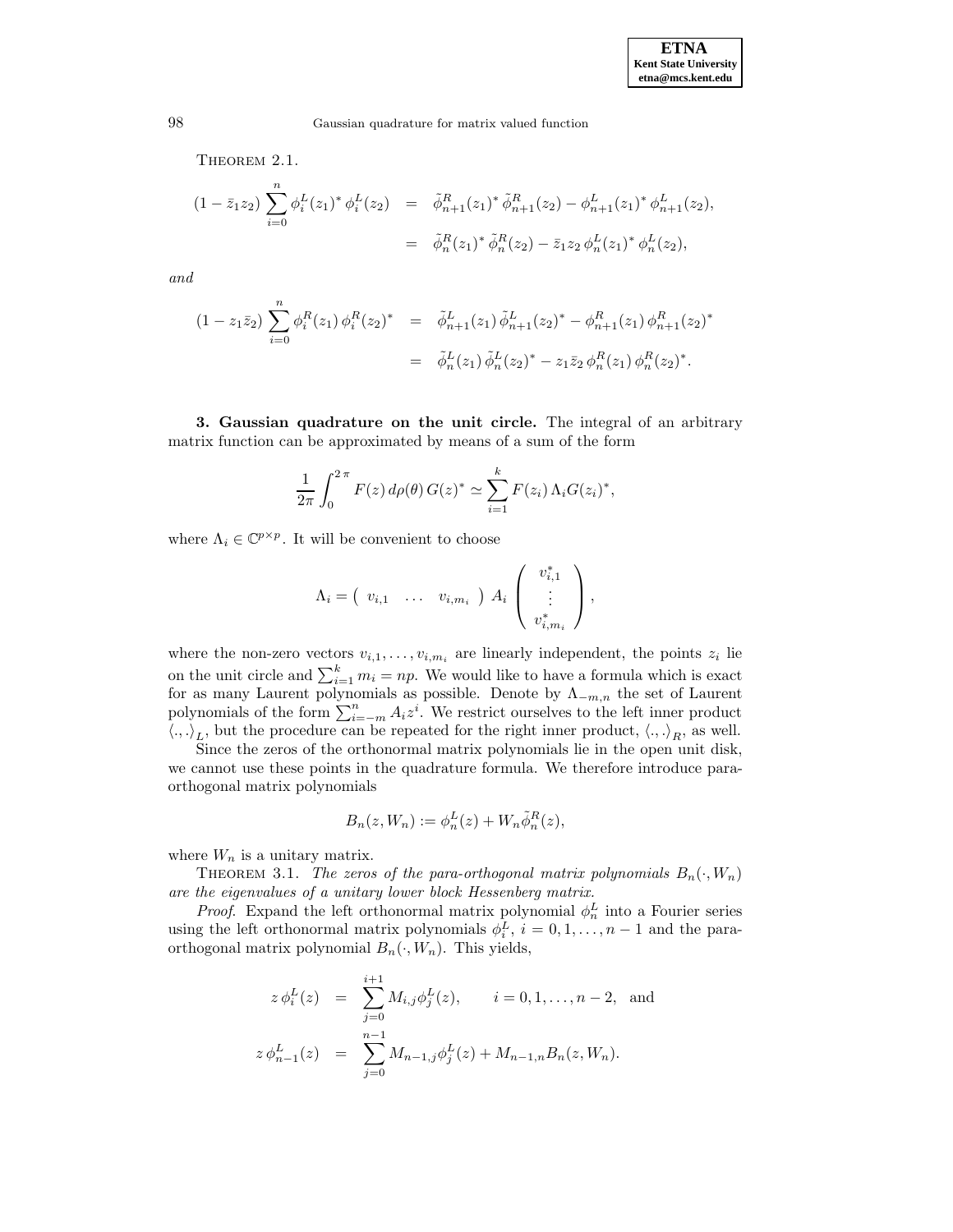If  $z_0$  is a zero of  $B_n(\cdot, W_n)$  with root vector  $v_0$ , then

$$
z_0 \phi_i^L(z_0) v_0 = \sum_{j=0}^{i+1} M_{i,j} \phi_j^L(z_0) v_0, \qquad i = 0, 1, ..., n-2, \text{ and}
$$
  

$$
z_0 \phi_{n-1}^L(z_0) v_0 = \sum_{j=0}^{n-1} M_{n-1,j} \phi_j^L(z_0) v_0,
$$

and hence  $z_0$  is an eigenvalue of the block Hessenberg matrix

$$
M_{n} := \left(\begin{array}{cccc} M_{0,0} & M_{0,1} \\ M_{1,0} & M_{1,1} & M_{1,2} \\ \vdots & \vdots & \ddots & \vdots \\ M_{n-2,0} & M_{n-2,1} & \cdots & M_{n-2,n-2} & M_{n-2,n-1} \\ M_{n-1,0} & M_{n-1,1} & \cdots & M_{n-1,n-2} & M_{n-1,n-1} \end{array}\right).
$$

The blocks of this matrix satisfy

$$
M_{i,j} = \langle z\phi_i^L, \phi_j^L \rangle_L, \quad i = 0, 1, \dots, n-2, \quad j = 0, 1, \dots, i+1, \text{ and}
$$
  
\n
$$
M_{n-1,j} = \langle z\phi_{n-1}^L, \phi_j^L \rangle_L - M_{n-1,n} W_n \langle \tilde{\phi}_n^R, \phi_j^L \rangle_L, \quad j = 0, 1, \dots, n-1, \text{ and}
$$
  
\n
$$
M_{n-1,n} = \langle z\phi_{n-1}^L, \phi_n^L \rangle_L (I + W_n H_n^*)^{-1}.
$$

From the properties of the left inner product and orthogonality we get

$$
\langle z\phi_k^L, z\phi_l^L \rangle_L = \langle \phi_k^L, \phi_l^L \rangle_L = \delta_{k,l}I, \qquad 0 \le k, l \le n-1,
$$

so that for  $0 \leq k, l \leq n-2$ ,

$$
\sum_{j=0}^{\min(k,l)+1} M_{k,j} M_{l,j}^* = \langle z\phi_k^L, z\phi_l^L \rangle_L = \delta_{k,l} I.
$$

Since  $\langle B_n(\cdot, W_n), z \phi_k^L \rangle_L = 0, k = 0, 1, \ldots, n - 2$ , we get

$$
\sum_{j=0}^{k+1} M_{n-1,j} M_{k,j}^* = \langle z \phi_{n-1}^L, z \phi_k^L \rangle_L = 0.
$$

Finally,

$$
\sum_{k=0}^{n-1} \left\langle B_n(\cdot, W_n), \phi_k^L \right\rangle_L M_{n-1,k}^* = \left( I + H_n W_n^* \right) M_{n-1,n}^* - \left\langle B_n(\cdot, W_n), B_n(\cdot, W_n) \right\rangle_L M_{n-1,n}^*
$$

and the equation

$$
\langle B_n(\cdot, W_n), B_n(\cdot, W_n) \rangle_L = 2I + W_n H_n^* + H_n W_n^*
$$

show us that

$$
\sum_{l=0}^{n-1}M_{n-1,l}M_{n-1,l}^*=\left\langle z\phi_{n-1}^L,z\phi_{n-1}^L\right\rangle_L=I.\hspace{1cm}\square
$$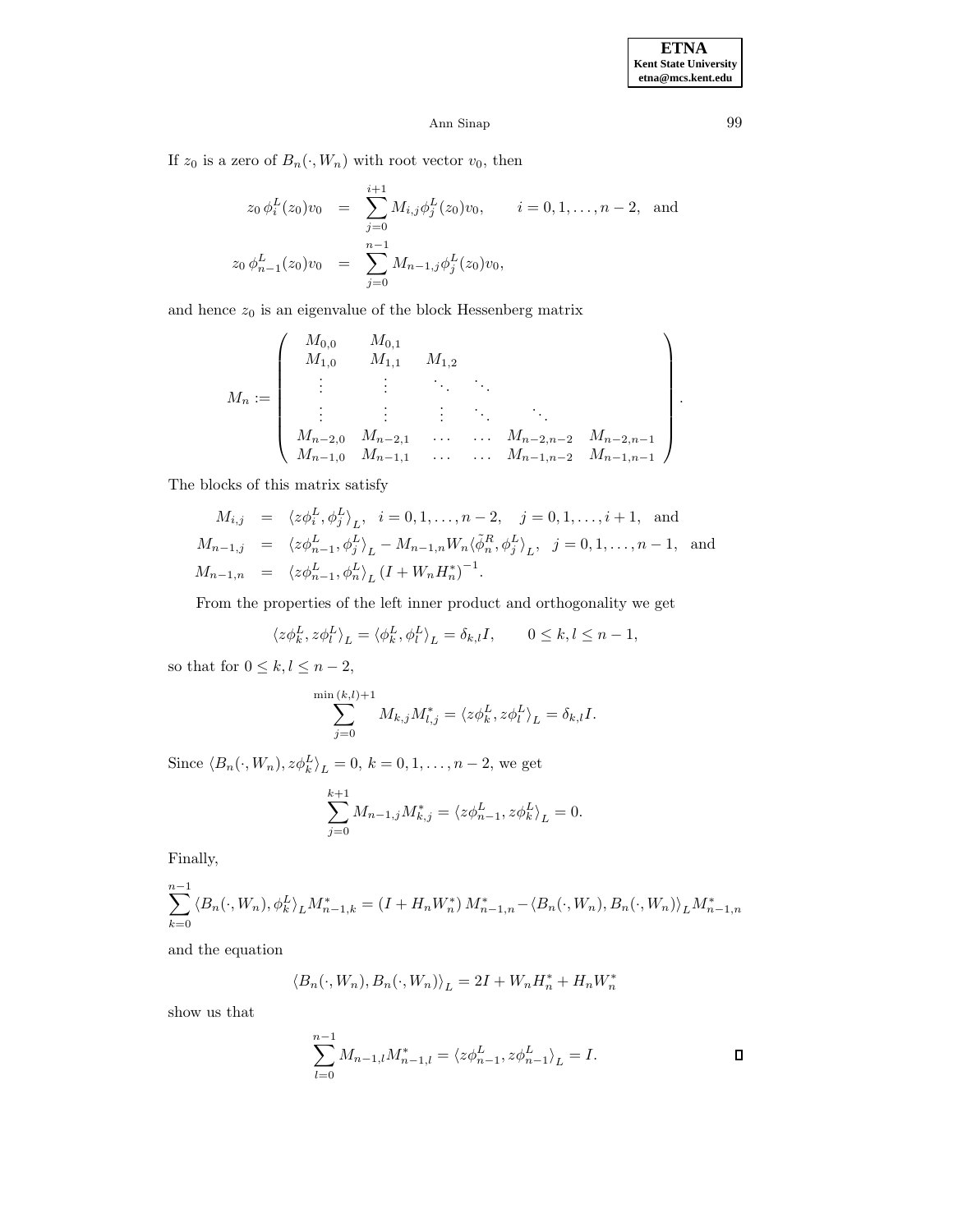

Thus, the zeros of the para-orthogonal matrix polynomials lie on the unit circle. The following theorem shows a further related property.

THEOREM 3.2. The multiplicity of the zeros of  $B_n(\cdot, W_n)$  is less than or equal to p *and the length of the corresponding Jordan chains is exactly* 1*.*

*Proof.* Let  $z_0$  be a zero of  $B_n(\cdot, W_n)$  with multiplicity  $> p$ , and let  $\{(v_{i,0}, v_{i,1}, \ldots, v_{i,n})\}$  $v_{i,\mu_i-1}$ ) :  $i = 1, 2, \ldots, s$ } be a canonical set of right Jordan chains corresponding to this zero  $z_0$ . Since the multiplicity is greater than p, there has to be a least one Jordan chain with length  $> 1$ . Suppose  $v_{i,0}, v_{i,1}$  are the leading vectors of this Jordan chain. Then

$$
B_n(z_0, W_n)v_{i,0} = 0,
$$
  $v_{i,0} \neq 0$ , and  
\n $B'_n(z_0, W_n)v_{i,0} + B_n(z_0, W_n)v_{i,1} = 0.$ 

The first relation shows that

$$
\phi_n^L(z_0)v_{i,0} = -W_n \tilde{\phi}_n^R(z_0)v_{i,0},
$$

and from the identity of Christoffel-Darboux we get

$$
\sum_{i=0}^{n-1} \phi_i^L(z_1)^* \phi_i^L(z_1) = z_1 \left( \phi_n^L(z_1)^* \phi_n^L(z_1)' - \tilde{\phi}_n^R(z_1)^* \tilde{\phi}_n^R(z_1)' \right),
$$

where  $|z_1|=1$ . We obtain

$$
v_{i,0}^* \sum_{i=0}^{n-1} \phi_i^L(z_0)^* \phi_i^L(z_0) = -z_0 v_{i,0}^* \tilde{\phi}_n^R(z_0)^* W_n^* B_n'(z_0, W_n)
$$
  

$$
= z_0 v_{i,0}^* \phi_n^L(z_0)^* B_n'(z_0, W_n).
$$

On the other hand the identity of Christoffel-Darboux gives us

$$
0 = \tilde{\phi}_n^R(z_0)^* \tilde{\phi}_n^R(z_0) - {\phi}_n^L(z_0)^* {\phi}_n^L(z_0),
$$

or

$$
0 = v_{i,0}^* \tilde{\phi}_n^R(z_0)^* \left( \tilde{\phi}_n^R(z_0) + W_n^* \phi_n^L(z_0) \right)
$$
  
=  $v_{i,0}^* \tilde{\phi}_n^R(z_0)^* W_n^* B_n(z_0, W_n)$   
=  $-v_{i,0}^* \phi_n^L(z_0)^* B_n(z_0, W_n).$ 

But then we have

$$
v_{i,0}^* \sum_{i=0}^{n-1} \phi_i^L(z_0)^* \phi_i^L(z_0) v_{i,0} = z_0 v_{i,0}^* \phi_n^L(z_0)^* B'_n(z_0, W_n) v_{i,0}
$$
  
=  $-z_0 v_{i,0}^* \phi_n^L(z_0)^* B_n(z_0, W_n) v_{i,1}$   
= 0,

and since  $v_{i,0} \neq 0$  and  $\sum_{i=0}^{n-1} \phi_i^L(z_0)^* \phi_i^L(z_0)$  is positive definite, this is impossible.  $\Box$ 

The theorem below shows that the Gaussian quadrature rules, for the matrix case, are analogous to the rules for the scalar case (see [14]).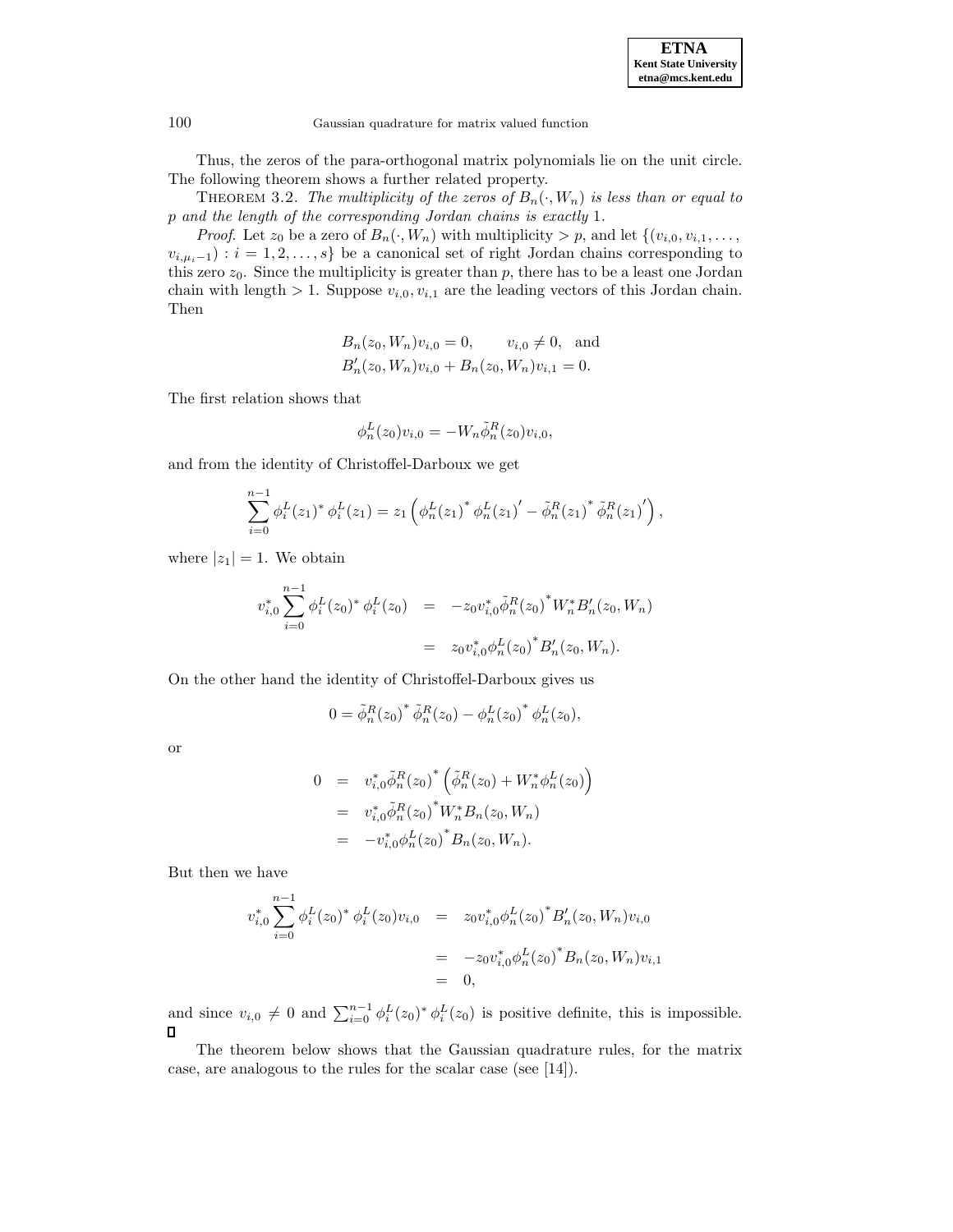THEOREM 3.3. Let  $(X, J)$  be a Jordan pair of the para-orthogonal matrix poly*nomial*  $B_n(z, W_n) = \phi_n^L(z) + W_n \tilde{\phi}_n^R(z)$ , where  $\{\phi_n^L\}$  *is the set of the orthonormal matrix polynomials with respect to the matrix inner product*  $\langle ., . \rangle_L$ ,  $\{\phi_n^R\}$  *is the set with respect to the matrix inner product*  $\langle ., . \rangle_R$ *, and*  $W_n$  *is a unitary matrix. Then we have*

$$
\langle F, G \rangle_L = \frac{1}{2\pi} \int_0^{2\pi} F(z) d\rho(\theta) G(z)^* \simeq \sum_{i=1}^k F(z_i) \Lambda_i G(z_i)^*, \qquad z = e^{i\theta},
$$

*where* k *is the number of distinct zeros*  $z_i$  *of*  $B_n(\cdot, W_n)$ *, m<sub>i</sub> is the multiplicity of*  $z_i$ *,*  $v_{i,j}$  are the vectors associated with  $z_i$ ,

$$
\Lambda_i = \begin{pmatrix} v_{i,1} & \dots & v_{i,m_i} \end{pmatrix} K_i^{-1} \begin{pmatrix} v_{i,1}^* \\ \vdots \\ v_{i,m_i}^* \end{pmatrix},
$$

$$
K_i = \left( \begin{array}{c} v_{i,1}^* \\ \vdots \\ v_{i,m_i}^* \end{array} \right) S_{n-1}^L(z_i,z_i) \left( v_{i,1} \quad \ldots \quad v_{i,m_i} \right),
$$

*and*

$$
S_{n-1}^{L}(z_1, z_2) = \sum_{j=0}^{n-1} \phi_j^{L}(z_2)^{*} \phi_j^{L}(z_1).
$$

*This quadrature formula is exact for Laurent matrix polynomials*

$$
F \in \Lambda_{-s,t} \qquad and \qquad G \in \Lambda_{-(n-1-t),(n-1-s)},
$$

*where*  $0 \leq s, t \leq n-1$ *.* 

In order to compute the quadrature weights we need to know the zeros and root vectors of the para-orthogonal matrix polynomials, but it has been shown that the zeros of  $B_n(\cdot, W_n)$  correspond to the eigenvalues of a lower block Hessenberg matrix  $M_n$ . This property leads to the following theorem, which can be established similarly to the analogous result for the scalar case considered in [13].

THEOREM 3.4. Let  $U^{(i,j)}$ ,  $j = 1, 2, ..., m_i$ , be the eigenvectors of the matrix  $M_n$  $associated\ with\ the\ eigenvalue\ z_i$ *. Then the associated quadrature coefficient is given by*

$$
\Lambda_i = \begin{pmatrix} U_0^{(i,1)} & U_0^{(i,2)} & \dots & U_0^{(i,m_i)} \end{pmatrix} G_i^{-1} \begin{pmatrix} U_0^{(i,1)^*} \\ U_0^{(i,2)^*} \\ \vdots \\ U_0^{(i,m_i)^*} \end{pmatrix},
$$

*where*

$$
(G_i)_{s,t} = {U^{(i,s)}}^* U^{(i,t)},
$$

and  $U_0^{(i,j)}$  is the vector consisting of the first p components of  $U^{(i,j)}$ .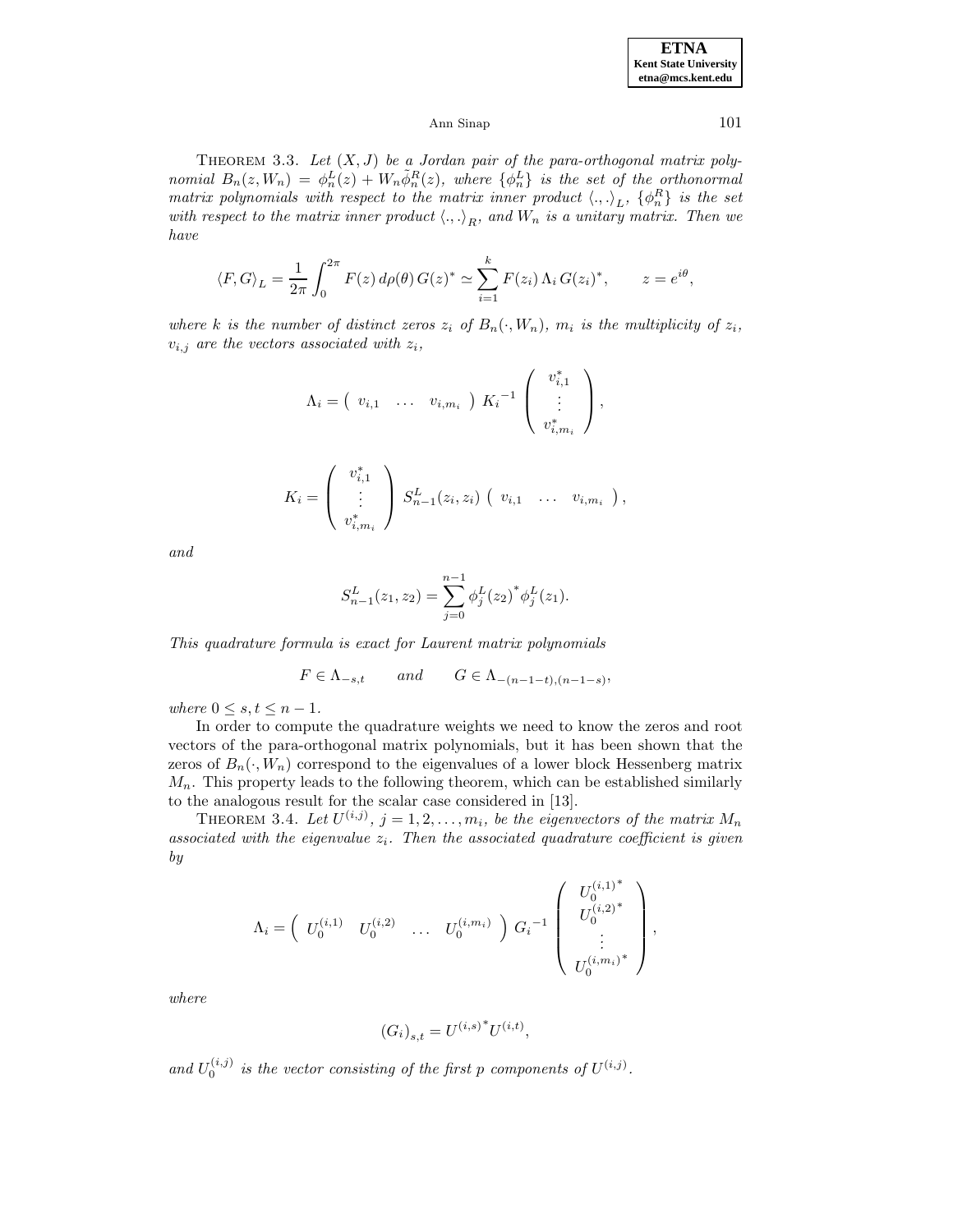If  $V^{(i,j)}$  are the normalized eigenvectors, then the quadrature coefficient is given by

$$
\Lambda_i = \left( \begin{array}{cccc} V_0^{(i,1)} & V_0^{(i,2)} & \ldots & V_0^{(i,m_i)} \end{array} \right) \left( \begin{array}{c} V_0^{(i,1)^T} \\ V_0^{(i,2)^T} \\ \vdots \\ V_0^{(i,m_i)^T} \end{array} \right),
$$

where  $V_0^{(i,j)}$  is the vector consisting of the first p components of  $V^{(i,j)}$ .

**4. Algorithms to approximate a matrix integral.** In view of the results of Section 3, Gaussian quadrature weights can be computed using the eigenvalues and the first  $p$  components of the orthonormalized eigenvectors of a unitary lower block Hessenberg matrix. The construction of a parallel algorithm for the approximation of a matrix integral on the unit circle will be primarily be concerned with the construction of a parallel algorithm for the computation of the eigensystem of a unitary lower block Hessenberg matrix. In [1], [10], [11] the problem was treated for the scalar case,  $p = 1$ . In those papers, the authors constructed a divide and conquer algorithm to solve the problem. In [3] a divide and conquer method for the eigenproblem of Hermitian matrices is described, and a transformation of a unitary matrix to a Hermitian matrix is given. We will combine these ideas and construct a divide and conquer algorithm for the block case.

**4.1. A Divide and Conquer Method.** In order to divide the problem into two smaller, but similar problems, we need some properties of  $M_n$ . First we show the unitary lower block Hessenberg matrix  $M_n$  can be written as a product of block Givens reflectors.

THEOREM 4.1. *The unitary lower block Hessenberg matrix*  $M_n$  *satisfies* 

$$
M_n = G''_n G_{n-1} \cdots G_2 G_1,
$$

*where*

$$
G_i = \begin{pmatrix} I_{(i-1)p} & & & & \\ & -H_i & & (I - H_i H_i)^{1/2} & & \\ & & (I - H_i^* H_i)^{1/2} & & H_i^* & \\ & & & & I_{(n-i-1)p} \end{pmatrix}, \qquad 1 \le i \le n-1,
$$

*is unitary,*

$$
G''_n = \left( \begin{array}{cc} I_{(n-1)p} & \\ & K \end{array} \right),
$$

*and*  $K = -\left((I - H_n H_n^*)^{-1/2} H_n + (I - H_n H_n^*)^{1/2} (W_n^* + H_n^*)^{-1}\right) (I - H_n^* H_n)^{1/2}$ . *Proof.* Some straightforward matrix computations show that the matrices  $G_i$ ,

 $i = 1, 2, \ldots, n - 1$ , are unitary and the blocks of  $M_n$  satisfy

$$
M_{i,i+1} = (I - H_{i+1}H_{i+1}^*)^{\frac{1}{2}}, \quad 0 \le i \le n-2,
$$
  
\n
$$
M_{i,j} = -H_{i+1}(I - H_i^*H_i)^{\frac{1}{2}}(I - H_{i-1}^*H_{i-1})^{\frac{1}{2}}\dots(I - H_{j+1}^*H_{j+1})^{\frac{1}{2}}H_j^*,
$$
  
\n
$$
0 \le i \le n-2, \ 0 \le j \le i,
$$
  
\n
$$
M_{n-1,j} = K(I - H_{n-1}^*H_{n-1})^{\frac{1}{2}}\dots(I - H_{j+1}^*H_{j+1})^{\frac{1}{2}}H_j^*, \quad 0 \le j \le n-1.
$$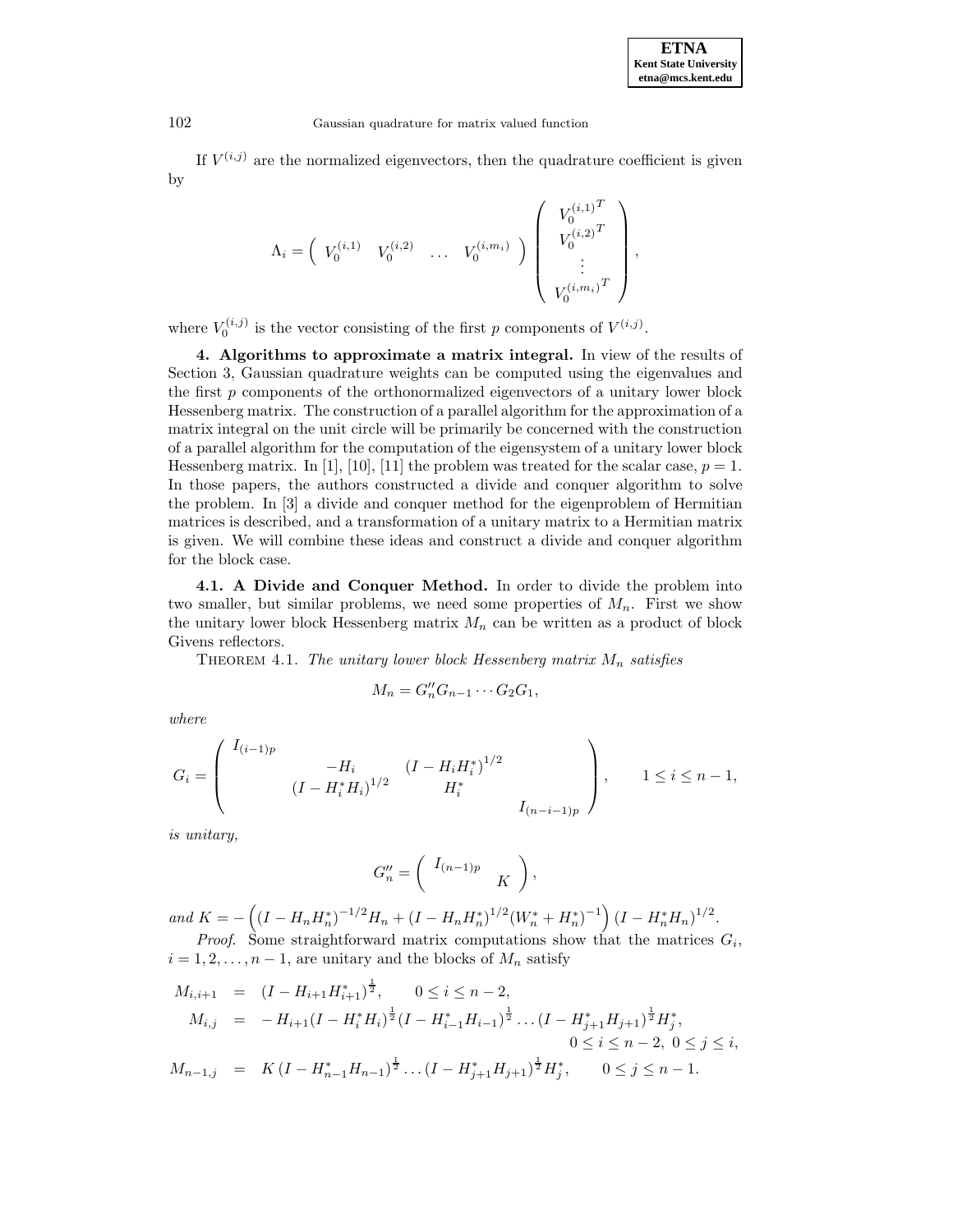**ETNA Kent State University etna@mcs.kent.edu**

# Ann Sinap 103

Multiplying  $M_n$  on the right with  $G_1^*$  and using the fact that  $M_n$  is unitary, gives

$$
M_n G_1^* = \begin{pmatrix} I & 0 & 0 & \cdots & \cdots & 0 \\ 0 & -H_2 & (I - H_2 H_2^*)^{1/2} & 0 & \cdots & 0 \\ 0 & M'_{2,1} & M_{2,2} & M_{2,3} & \cdots & 0 \\ \vdots & \vdots & \vdots & & \ddots & \vdots \\ \vdots & \vdots & & \vdots & \ddots & \vdots \\ 0 & M'_{n-1,1} & M_{n-1,2} & \cdots & \cdots & M_{n-1,n-1} \end{pmatrix},
$$

where

$$
M'_{j,1} = M_{j,0}(I - H_1^* H_1)^{1/2} + M_{j,1} H_1
$$
  
=  $-H_{j+1}(I - H_j^* H_j)^{1/2} \cdots (I - H_2^* H_2)^{1/2}, \quad 2 \le j \le n-2,$ 

and where

$$
M'_{n-1,1} = M_{n-1,0}(I - H_1^* H_1)^{1/2} + M_{n-1,1} H_1
$$
  
=  $K(I - H_{n-1}^* H_{n-1})^{1/2} \cdots (I - H_2^* H_2)^{1/2}.$ 

Repeating this procedure  $n - 1$  times gives

$$
M_n G_1^* \cdots G_{n-1}^* = \begin{pmatrix} I & & & & \\ & \ddots & & & \\ & & I & & \\ & & & I & \\ & & & & M'_{n-1,n-1} \end{pmatrix},
$$

with

$$
M'_{n-1,n-1} = M'_{n-1,n-2}(I - H_{n-1}^* H_{n-1})^{1/2} + M_{n-1,n-1} H_{n-1} = K.
$$

So we get  $M_n G_1^* \cdots G_{n-1}^* = G_n''$  or  $M_n = G_n'' G_{n-1} \cdots G_1$ .

The matrices  $G_i$ ,  $i = 1, 2, ..., n - 1$ , can be factored into three matrices, the middle of which is Hermitian.

THEOREM 4.2.

$$
G_s = \begin{pmatrix} I_{(s-1)p} & & & \\ & I & & \\ & & R^* & \\ & & & I_{(n-s-1)p} \end{pmatrix} G'_s \begin{pmatrix} I_{(s-1)p} & & & \\ & R & & \\ & & I & \\ & & & I_{(n-s-1)p} \end{pmatrix},
$$

*where*

$$
G_s'=\left(\begin{array}{ccc}I_{(s-1)p}& & & \\ & -(H_sH_s^*)^{1/2}&(I-H_sH_s^*)^{1/2}&\\ &(I-H_sH_s^*)^{1/2}&(H_sH_s^*)^{1/2}&\\ &&&I_{(n-s-1)p}\end{array}\right).
$$

*The unitary matrix* R *is given by*  $UV^*$ *, where*  $H_s = U\Sigma V^*$  *is the singular value decomposition of* Hs*.*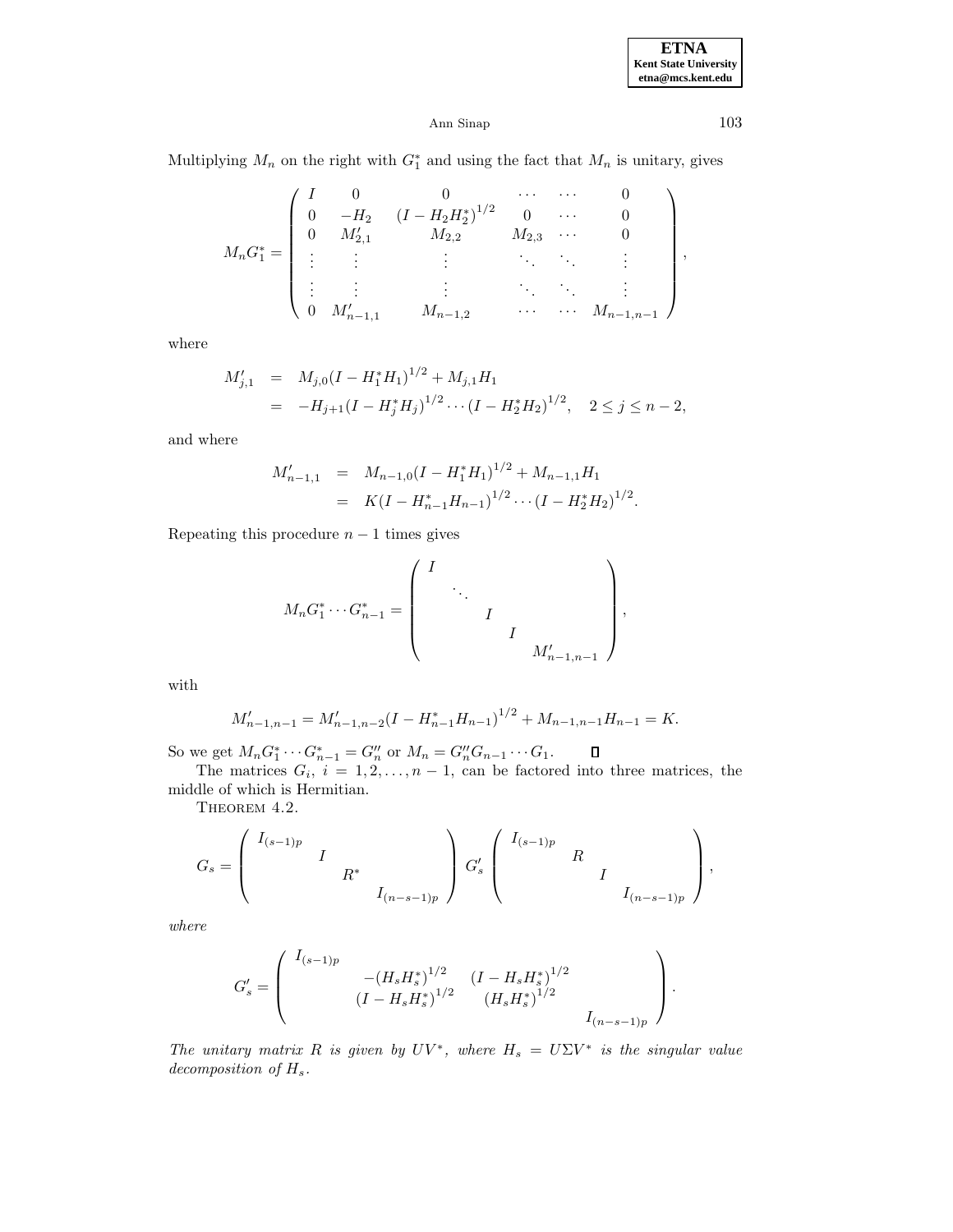*Proof*. The result follow from the properties of the singular value decomposition of  $H_s$ .  $\square$ 

The unitary Hermitian matrix  $G'_{s}$  can be written as a block Householder transformation.

THEOREM 4.3.

$$
G'_s = I - WW^*
$$

*where*

$$
W = \begin{pmatrix} 0 \\ \vdots \\ 0 \\ \left( I + (H_s H_s^*)^{1/2} \right)^{1/2} \\ -\left( I - (H_s H_s^*)^{1/2} \right)^{1/2} \\ 0 \\ \vdots \\ 0 \end{pmatrix} \in \mathbb{C}^{np \times p}.
$$

*Proof.* The result can be established by straightforward computations.  $\square$ 

The properties shown allow us to divide the given problem into two smaller problems. If we define

$$
M(H_1, H_2, \ldots, H_{n-1}, K) := G''_n G_{n-1} \cdots G_{s+1} G_s G_{s-1} \cdots G_1,
$$

then we have

$$
M_n = \left(\begin{array}{c} I_{sp} \\ M_n^{(2)} \end{array}\right) G_s' \left(\begin{array}{c} M_n^{(1)} \\ I_{(n-s)p} \end{array}\right),
$$

where  $M_n^{(1)}$  is a  $sp \times sp$  matrix given by

$$
M_n^{(1)} = M(H_1, H_2, \dots, H_{s-1}, R),
$$

and the  $(n-s)p \times (n-s)p$  matrix  $M_n^{(2)}$  satisfies

$$
M_n^{(2)} = M(H_{s+1}R^*, H_{s+2}R^*, \ldots, H_{n-1}R^*, KR^*).
$$

So we obtain

$$
\left(\begin{array}{cc}I_{sp} & \\ & M_n^{(2)^*}\end{array}\right)M_n\left(\begin{array}{cc}I_{sp} & \\ & M_n^{(2)}\end{array}\right)=G'_s\left(\begin{array}{cc}M_n^{(1)} & \\ & M_n^{(2)}\end{array}\right)=G'_s\tilde{M}_n.
$$

This implies that the eigenvalues of  $M_n$  and  $G'_s \tilde{M}_n$  are exactly the same, and if v is an eigenvector of  $G'_s \tilde{M}_n$ , then  $\begin{pmatrix} I_{sp} & \ M_n^{(2)} & \end{pmatrix}$ ) v is an eigenvector of  $M_n$ .

Hence, the computational problem is reduced to the following: given the eigensystems  $M_n^{(i)} = \tilde{Q}_i \tilde{\Lambda}_i \tilde{Q}_i^*, i = 1, 2$ , determine the spectral factorization of  $G'_s \tilde{M}_n =$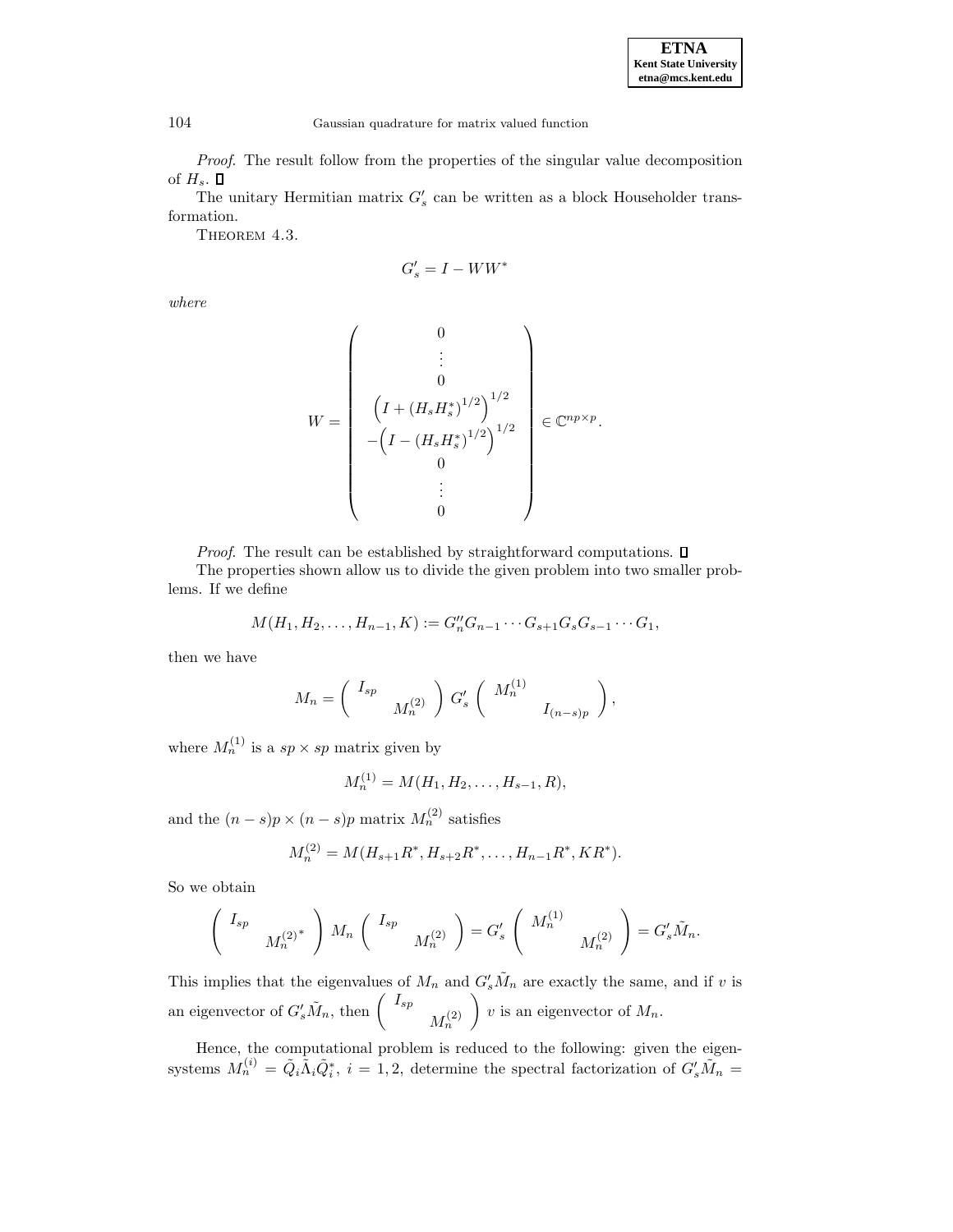$(I - WW^*)\tilde{M}_n$ .

Suppose  $1 \notin \sigma(\tilde{M}_n)$  and  $1 \notin \sigma(M_n)$ . If 1 belongs to one of the spectra, we rotate the spectra (see below) such that these conditions are fulfilled. Define

(4.1) 
$$
F := i(I - G'_s \tilde{M}_n)^{-1} (I + G'_s \tilde{M}_n).
$$

This matrix is Hermitian, has the same eigenvectors as  $G'_s \tilde{M}_n$  and its eigenvalues are the images of the eigenvalues of  $G'_s \tilde{M}_n$  under the mapping

$$
f(e^{i\theta}):=i\frac{1+e^{i\theta}}{1-e^{i\theta}}=\frac{-\sin\theta}{1-\cos\theta}=-cotg\left(\frac{\theta}{2}\right),
$$

which maps points of the unit circle to the real line.

Similarly we define the Hermitian matrix

(4.2) 
$$
\tilde{F} := i(I - \tilde{M}_n)^{-1}(I + \tilde{M}_n).
$$

By means of computations similar to those in [3], we can show the following result.

THEOREM 4.4. Let F and  $\tilde{F}$  be defined by  $(4.1)$  and  $(4.2)$  respectively. Then *they satisfy*

$$
F - \tilde{F} = VDV^*,
$$

*where*

$$
V = (I - \tilde{M}_n)^{-1}W = \tilde{Q}(I - \tilde{\Lambda})^{-1}U,
$$

*and where*

$$
D^{-1} = U^* \left( \begin{array}{ccc} \ddots & & \\ & \frac{1}{4}cot g\left(\frac{\tilde{\theta}_j}{2}\right) & \\ & & \ddots \end{array} \right) U,
$$

*and*  $U = \tilde{Q}^*W$ .

Define  $N_F(\lambda)$  as the number of eigenvalues of  $F < \lambda$  and  $N_{\tilde{F}}(\lambda)$  as the number of eigenvalues of  $\tilde{F} < \lambda$ . Let  $pos(A)$  be the number of positive eigenvalues of A,  $neg(A)$ the number of negative eigenvalues of A and  $nul(A)$  the number of eigenvalues of A equal to 0. Let the matrix  $A^+$  denote the Moore-Penrose pseudo-inverse of A.

THEOREM 4.5. Let  $F, \tilde{F} \in \mathbb{C}^{np \times np}$  be Hermitian matrices satisfying  $F = \tilde{F} +$  $VDV^*$ , where  $V \in \mathbb{C}^{np \times p}$  and  $D \in \mathbb{C}^{p \times p}$  is non-singular.

(i) Let  $\lambda \notin \sigma(F)$ *. Then the matrices* 

$$
\left(\begin{array}{cc} F - \lambda I & 0 \\ 0 & -D^{-1} \end{array}\right) \quad and \quad \left(\begin{array}{cc} \tilde{F} - \lambda I & 0 \\ 0 & -\left(D^{-1} + V^*(\tilde{F} - \lambda I)^{-1}V\right) \end{array}\right)
$$

*are congruent and*

$$
N_F(\lambda) = N_{\tilde{F}}(\lambda) + pos(Z(\lambda)) - pos(D^{-1}),
$$

 $where Z(\lambda) = D^{-1} + V^* (\tilde{F} - \lambda I)^{-1} V.$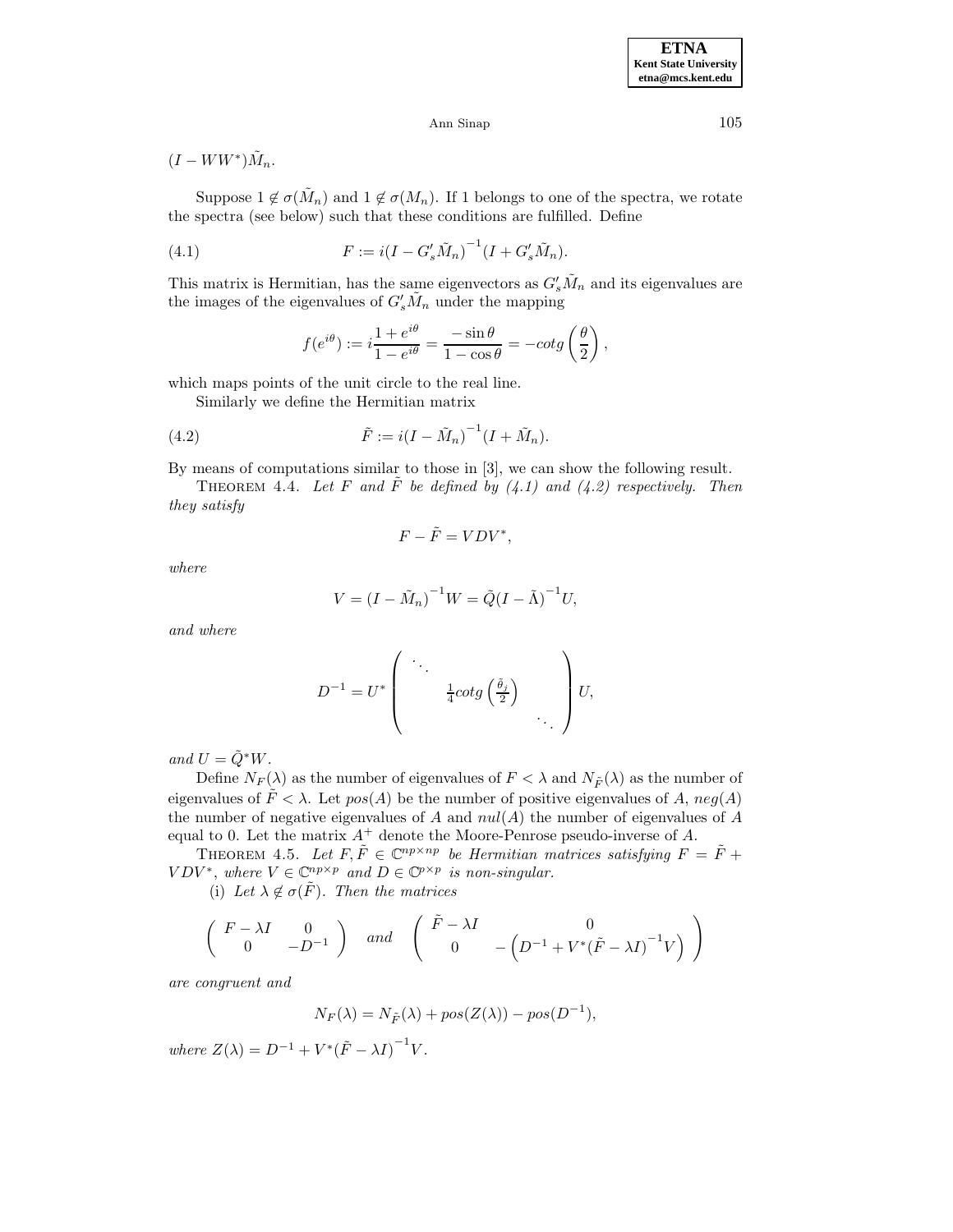(ii) Let  $\lambda \in \sigma(\tilde{F})$  with multiplicity  $\mu$  and let P be an orthonormal base of the *corresponding eigenspace. Then the matrices*

$$
\left(\begin{array}{ccc} F - \lambda I & 0 & 0 \\ 0 & -D^{-1} & 0 \\ 0 & 0 & 0_{\mu} \end{array}\right) \ and \ \left(\begin{array}{ccc} \tilde{F} - \lambda I & 0 & 0 \\ 0 & -\left(D^{-1} + V^*(\tilde{F} - \lambda I)^+V\right) & -V^*P \\ 0 & -P^*V & 0 \end{array}\right)
$$

*are congruent and*

$$
N_F(\lambda) = N_{\tilde{F}}(\lambda) + pos(Ze(\lambda)) - pos(D^{-1}),
$$

*where*

$$
Ze(\lambda) = \begin{pmatrix} D^{-1} + V^* (\tilde{F} - \lambda I)^+ V & V^* P \\ P^* V & 0 \end{pmatrix}.
$$

Suppose we take all the arguments in the interval  $[0, 2\pi)$ . Then the function  $f(\theta) = -\cot \frac{\theta}{2}$  is strictly increasing. If  $N_{M_n}(\theta)$  is the number of eigenvalues of  $M_n$ with argument  $\lt \theta$  and  $N_{\tilde{M}_n}(\theta)$  is the number of eigenvalues of  $\tilde{M}_n$  with argument  $< \theta$ , then

$$
N_{M_n}(\theta) = N_F \left( -\cot g \left( \frac{\theta}{2} \right) \right) \qquad N_{\tilde{M}_n}(\theta) = N_{\tilde{F}} \left( -\cot g \left( \frac{\theta}{2} \right) \right).
$$

These equations and the previous theorem imply that we can localize the eigenvalues of  $G'_s \tilde{M}_n = (I - WW^*) \tilde{M}_n$ .

THEOREM 4.6.

(i) If  $e^{i\theta} \notin \sigma(\tilde{M}_n)$ , then

$$
N_{M_n}(\theta) = N_{\tilde{M}_n}(\theta) + pos\left(Z\left(-\cot g\left(\frac{\theta}{2}\right)\right)\right) - pos(D^{-1}).
$$

(ii) *If*  $e^{i\theta} \in \sigma(\tilde{M}_n)$  *with multiplicity*  $\mu$  *and if the corresponding orthonormal basis id* P*, then*

$$
N_{M_n}(\theta) = N_{\tilde{M}_n}(\theta) + pos\left(Ze\left(-\cot g\left(\frac{\theta}{2}\right)\right)\right) - pos(D^{-1}).
$$

The matrices  $Z(-cot g(\frac{\theta}{2}))$  and  $Ze(-cot g(\frac{\theta}{2}))$  can be rewritten in terms of the spectral decompositions of the smaller matrices:

$$
Z\left(-\cot g\left(\frac{\theta}{2}\right)\right) = D^{-1} + V^*\left(\tilde{F} + \cot g\left(\frac{\theta}{2}\right)I\right)^{-1}V
$$
  
=  $D^{-1} + U^*(I - \tilde{\Lambda}^*)^{-1}\left(\tilde{\Lambda}_F + \cot g\left(\frac{\theta}{2}\right)I\right)^{-1}(I - \tilde{\Lambda})^{-1}U$   
=  $D^{-1} + R^*\left(\begin{array}{c} \cdot \cdot & \cdot & \cdot \\ \cdot & \cot g\left(\frac{\theta}{2}\right) - \cot g\left(\frac{\tilde{\theta}_j}{2}\right) \\ \cdot & \cdot & \cdot \end{array}\right)^{-1}R,$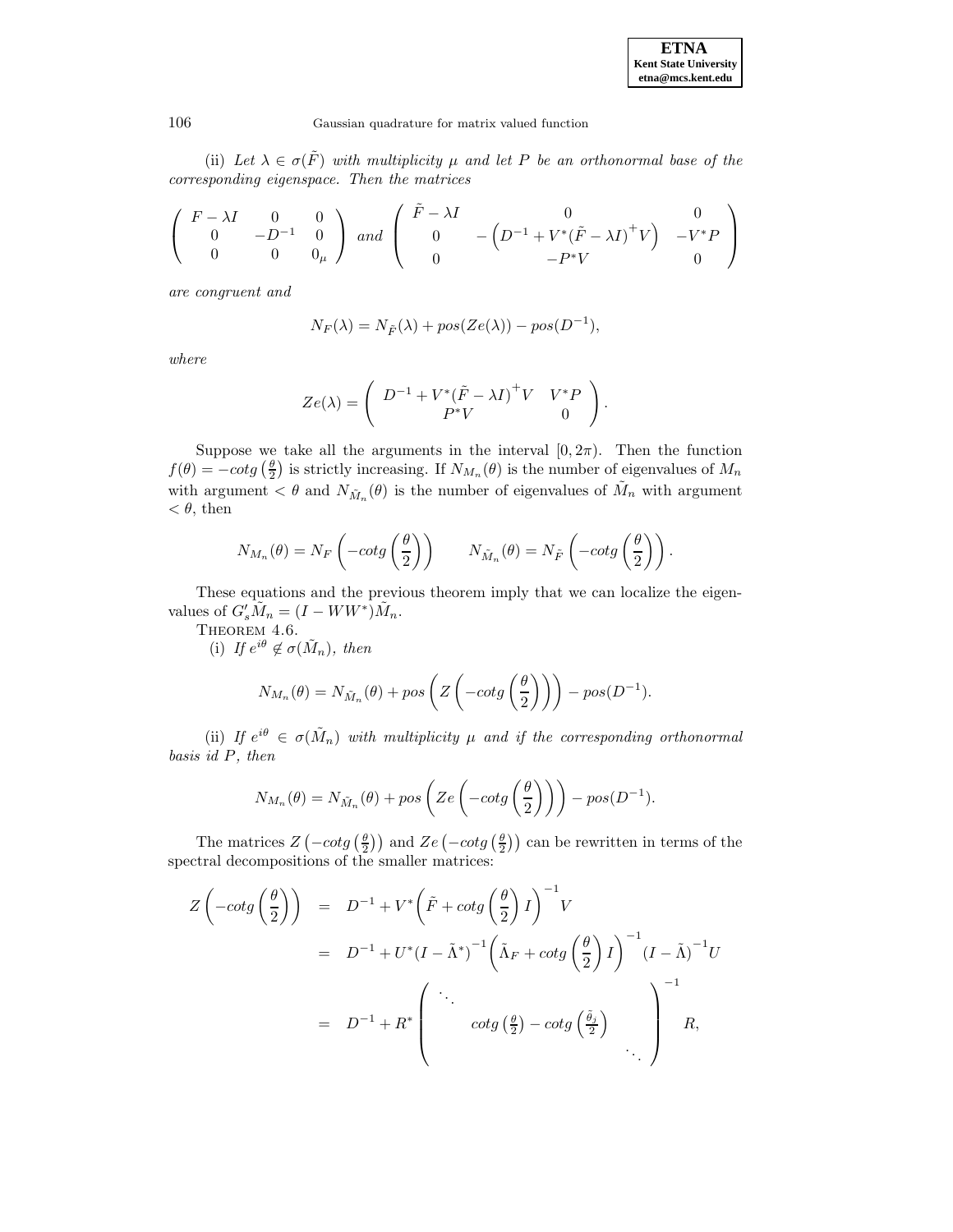where 
$$
R = (I - \tilde{\Lambda})^{-1}U
$$
 and  
\n
$$
Ze\left(-cot g\left(\frac{\theta}{2}\right)\right) = \left(D^{-1} + V^*\left(\tilde{F} + cot g\left(\frac{\theta}{2}\right)I\right)^+ V V^*P\right)
$$
\n
$$
= \left(D^{-1} + R^*\left(\begin{array}{c}\ddots\\cot g\left(\frac{\theta}{2}\right) - cot g\left(\frac{\tilde{\theta}}{2}\right)\\c f^*R\end{array}\right)\right)^+ R R^*E\right),
$$
\n
$$
E^*R
$$

where  $E = \tilde{Q}^*P$ , with P consisting of the columns of Q corresponding to the eigenvalue  $e^{i\theta}$ . So  $E^*R$  consists of the rows of R and thus the computation of the extended matrix  $Ze(.)$  is the same as that of  $Z(.)$ .

If the matrix  $Z(-cot g(\frac{\theta}{2}))$  has to be computed for  $\theta$  close to  $\tilde{\theta}_j$ , then we have overflow problems. In this case we compute

$$
\det Z(\lambda) \left(\tilde{\lambda}_{j-1} - \lambda\right)^{\mu_{j-1}} \left(\tilde{\lambda}_j - \lambda\right)^{\mu_j}, \qquad \tilde{\lambda}_{j-1} < \lambda < \tilde{\lambda}_j,
$$
  
- 
$$
\det z(\frac{\theta}{\lambda}) \tilde{\lambda}_{j-1} = -\cot(\frac{\theta_j}{\lambda})
$$

where  $\lambda = -\cot g\left(\frac{\theta}{2}\right), \tilde{\lambda}_j = -\cot g\left(\frac{\tilde{\theta}_j}{2}\right).$ 

Since the eigenvectors of F and  $G'_s \tilde{M}_n$  are exactly the same, it suffices to explain how we can compute the eigenvectors of F from those of  $\tilde{F}$ . Computations similar to these in [3] give us the eigenvectors in terms of  $M_n$  and  $\tilde{M}_n$ .

THEOREM 4.7.

(i) Let  $e^{i\theta} \in \sigma(M_n)$ , but  $e^{i\theta} \notin \sigma(\tilde{M}_n)$ , and let  $y \in \mathbb{C}^{p \times 1}$  be an element of the *null space of*  $Z(-cot g(\frac{\theta}{2}))$ *. Then* 

Q˜ *...* cotg <sup>θ</sup> 2 − cotg <sup>θ</sup> ˜*j* 2 *...* −1 Ry

*is an eigenvector of*  $(I - WW^*)\tilde{M}_n$  *corresponding to the eigenvalue*  $e^{i\theta}$ *, and* 

$$
\begin{pmatrix}\n\tilde{Q}_1 & \\
& \tilde{Q}_2 \tilde{\Lambda}_2\n\end{pmatrix}\n\begin{pmatrix}\n\ddots & \\
& cotg\left(\frac{\theta}{2}\right) - cotg\left(\frac{\tilde{\theta}_j}{2}\right) \\
& & \ddots\n\end{pmatrix}^{-1}Ry
$$

*is an eigenvector of*  $M_n$  *corresponding to the eigenvalue*  $e^{i\theta}$ *.* 

(ii) Let  $e^{i\theta} \in \sigma(M_n)$ ,  $e^{i\theta} \in \sigma(\tilde{M}_n)$ , and let  $\begin{pmatrix} y \\ z \end{pmatrix}$  $\Big) \in \mathbb{C}^{(p+\mu)\times 1}$  *be an element of the null space of*  $Ze(-cot g(\frac{\theta}{2}))$ *. Then* 

$$
\tilde{Q}\left[\left(\begin{array}{ccc} \ddots & & \\ & cotg\left(\frac{\theta}{2}\right) - cotg\left(\frac{\tilde{\theta}_{j}}{2}\right) & \\ & & \ddots \end{array}\right)^{+}Ry + Ez\right]
$$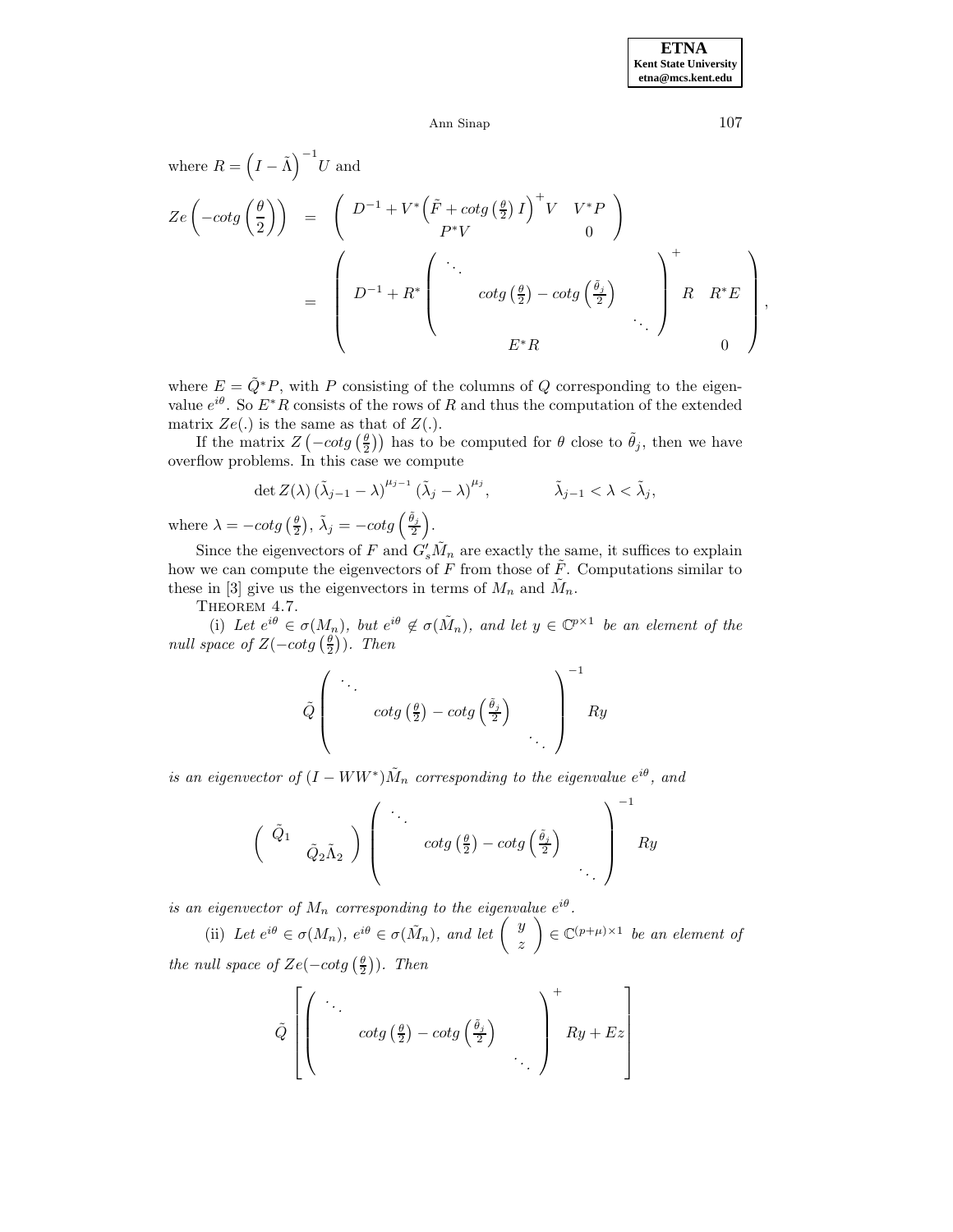*is an eigenvector of*  $(I - WW^*)\tilde{M}_n$ , corresponding to the eigenvalue  $e^{i\theta}$ , and

$$
\begin{pmatrix}\n\tilde{Q}_1 & \\
& \tilde{Q}_2 \tilde{\Lambda}_2\n\end{pmatrix}\n\left[\n\begin{pmatrix}\n\ddots & \\
& cotg\left(\frac{\theta}{2}\right) - cotg\left(\frac{\tilde{\theta}_j}{2}\right) \\
& & \ddots\n\end{pmatrix}\n\right]^+ R y + E z
$$

*is an eigenvector of*  $M_n$  *corresponding to the eigenvalue*  $e^{i\theta}$ *.* 

These transformed vectors are orthonormalized with respect to the classical inner product, but it is also possible to orthonormalize the vectors of the null space with respect to a new inner product:

(i) If  $e^{i\theta} \notin \sigma(\tilde{M}_n)$ , then we orthonormalize the vectors  $\{y_i\}$  of the null space with respect to the inner product

$$
\langle y_i, y_j \rangle = y_i^* H^* H y_j,
$$

where

$$
H = \begin{pmatrix} \ddots & & \\ & \cos\left(\frac{\theta}{2}\right) - \cos\left(\frac{\tilde{\theta}_j}{2}\right) & \\ & \ddots & \ddots \end{pmatrix}^{-1} R.
$$

(ii) If eiθ ∈ σ(M˜ <sup>n</sup>), then we orthonormalize the vectors { y<sup>i</sup> zi  $\}$  of the null space with respect to the inner product

$$
\langle \left(\begin{array}{c} y_i \\ z_i \end{array}\right), \left(\begin{array}{c} y_j \\ z_j \end{array}\right) \rangle = (y_i^* \ z_i^*) \left(\begin{array}{cc} H^*H & 0 \\ 0 & I_\mu \end{array}\right) \left(\begin{array}{c} y_j \\ z_j \end{array}\right),
$$

where  $\mu$  is the multiplicity of  $e^{i\theta}$  as eigenvalue of  $\tilde{M}_n$ , and where

$$
H = \left(\begin{array}{c} \ddots & \\ & cotg\left(\frac{\theta}{2}\right) - cotg\left(\frac{\tilde{\theta}_{j}}{2}\right) \\ & & \ddots \end{array}\right)^{+} R.
$$

Afterwards these vectors are transformed. This method is more suitable if we only need the first  $p$  components of the orthonormalized eigenvectors.

We already mentioned that the method described above cannot be used if  $1 \in$  $\sigma(\tilde{M}_n)$  or  $1 \in \sigma(M_n)$ . Also we get problems if we have to compute  $\cot g\left(\frac{\theta}{2}\right)$ , with  $|\theta|$ or  $|2\pi - \theta|$  small (In the examples we have taken  $\lt 10^{-3}$ ). Both problems can be avoided by rotating the spectra over an angle  $\phi$ . We will choose  $\phi$  positive.

Since we know the spectrum of  $\tilde{M}_n$ , it is not a problem to check whether  $e^{i\phi}$ belongs to this spectrum. To check whether  $e^{i\phi}$  belongs to the spectrum of  $M_n$ , we use the following theorem.

THEOREM 4.8. Let  $\lambda \notin \sigma(\tilde{M}_n)$ . Then det  $((I - WW^*)\tilde{M}_n - \lambda I) = 0$  *if and only*  $if \det (I_p - W^* \tilde{M}_n (\tilde{M}_n - \lambda I)^{-1} W) = 0.$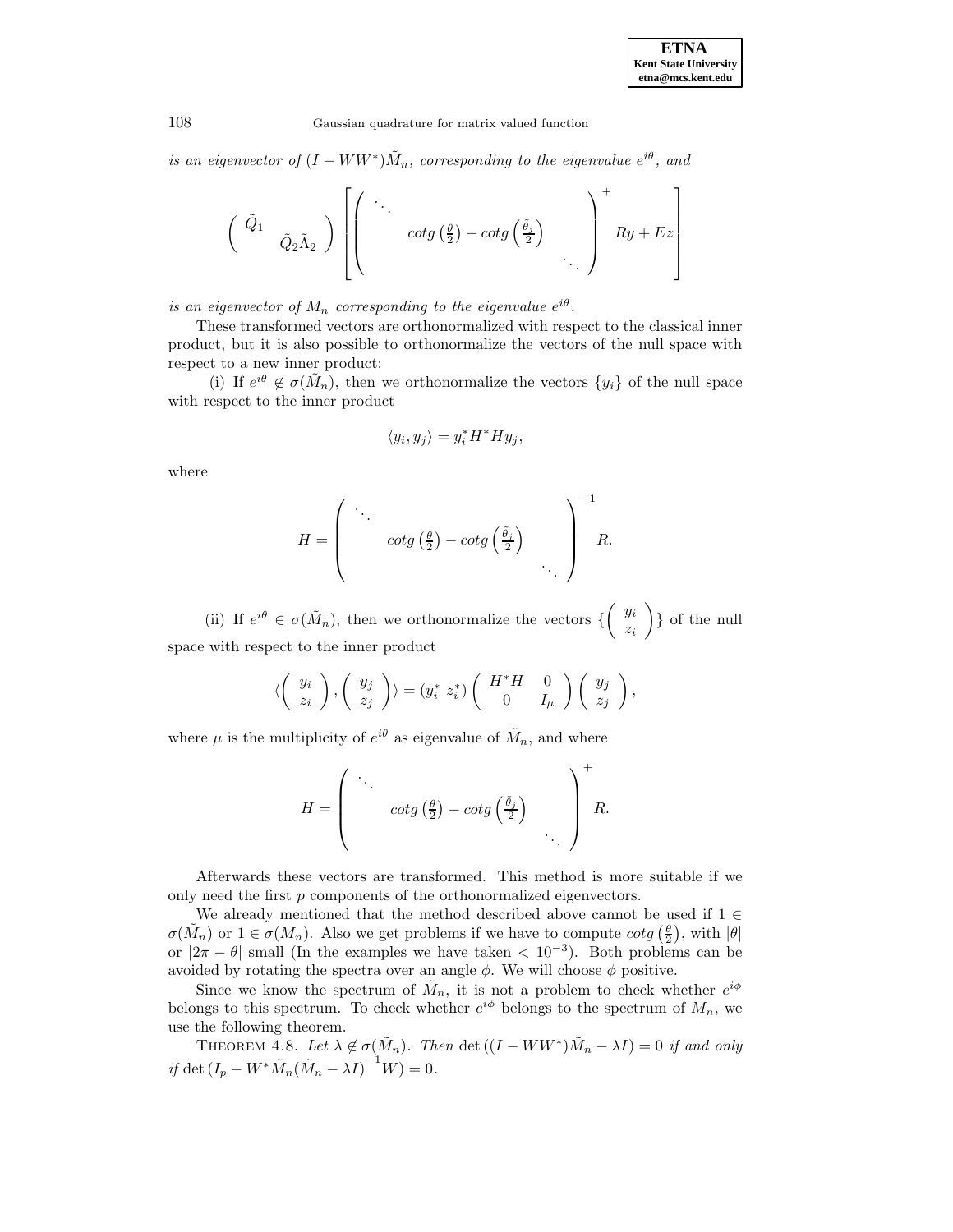*Proof*. Let

$$
M_r := \begin{pmatrix} I_{np} & 0 \\ -W^* \tilde{M}_n & I_p \end{pmatrix} \begin{pmatrix} I_{np} & (\tilde{M}_n - \lambda I)^{-1} W \\ 0 & I_p \end{pmatrix}
$$
  
= 
$$
\begin{pmatrix} I_{np} & (\tilde{M}_n - \lambda I)^{-1} W \\ -W^* \tilde{M}_n & I_p - W^* \tilde{M}_n (\tilde{M}_n - \lambda I)^{-1} W \end{pmatrix}
$$

and

$$
M_l := \begin{pmatrix} I_{np} & 0 \\ W^* \tilde{M}_n (\tilde{M}_n - \lambda I)^{-1} & I_p \end{pmatrix} \begin{pmatrix} I_{np} & -W \\ 0 & I_p \end{pmatrix}
$$
  
= 
$$
\begin{pmatrix} I_{np} & -W \\ W^* \tilde{M}_n (\tilde{M}_n - \lambda I)^{-1} & I_p - W^* \tilde{M}_n (\tilde{M}_n - \lambda I)^{-1} W \end{pmatrix}.
$$

Then

$$
M_{l}\left(\begin{array}{ccc} (I-WW^{*})\tilde{M}_{n}-\lambda I & 0\\ 0 & I_{p} \end{array}\right)M_{r}
$$
  
=\left(\begin{array}{ccc} \tilde{M}\_{n}-\lambda I & 0\\ 0 & I\_{p}-W^{\*}\tilde{M}\_{n}(\tilde{M}\_{n}-\lambda I)^{-1}W \end{array}\right).

Since det  $M_l = 1$  and det  $M_r = 1$  we have det  $((I - WW^*)\tilde{M}_n - \lambda I) = 0$  if and only if det  $(I_p - W^* \tilde{M}_n(\tilde{M}_n - \lambda I)^{-1} W) = 0.$  $\Box$ 

Thus, we have to check whether the matrix

$$
U^* \left( \begin{array}{ccc} \ddots & & \\ & cotg\left(\frac{\tilde{\theta}_j - \phi}{2}\right) & \\ & & \ddots \end{array} \right) U
$$

is non-singular.

Suppose the arguments of the eigenvalues of  $M_n^{(1)}$  and  $M_n^{(2)}$  are combined and sorted:  $0 \le \tilde{\theta}_1 \le \ldots \le \tilde{\theta}_m < 2\pi$ . First we check whether  $\tilde{\theta}_1$  and  $\tilde{\theta}_m$  are not in the neighbourhood of zero. If this is not the case and 0 does not belong to the spectrum of  $M_n$ , no rotation is needed.

Otherwise additional work is required to avoid problems when computing  $cot g\left(\frac{\tilde{\theta}_j}{2}\right)$ .

If the middle point of the interval  $[\tilde{\theta}_m, \tilde{\theta}_1]$  corresponds to a point in the upper half plane, we determine the length of this interval; otherwise we determine the length of the interval  $[\hat{\theta}_1, \hat{\theta}_2]$ . If this length is large enough, then we check whether the middle point belongs to the spectrum of  $M_n$ . If not, we take  $\phi$  equal to this middle point. In the other case we repeat the procedure for the neighbouring interval (counter clockwise).

When we have found an angle  $\phi$ , we subtract this value from all the arguments of the eigenvalues of  $\tilde{M}_n$ . If necessary we adapt these values so that all the arguments are in the interval  $[0, 2\pi)$ .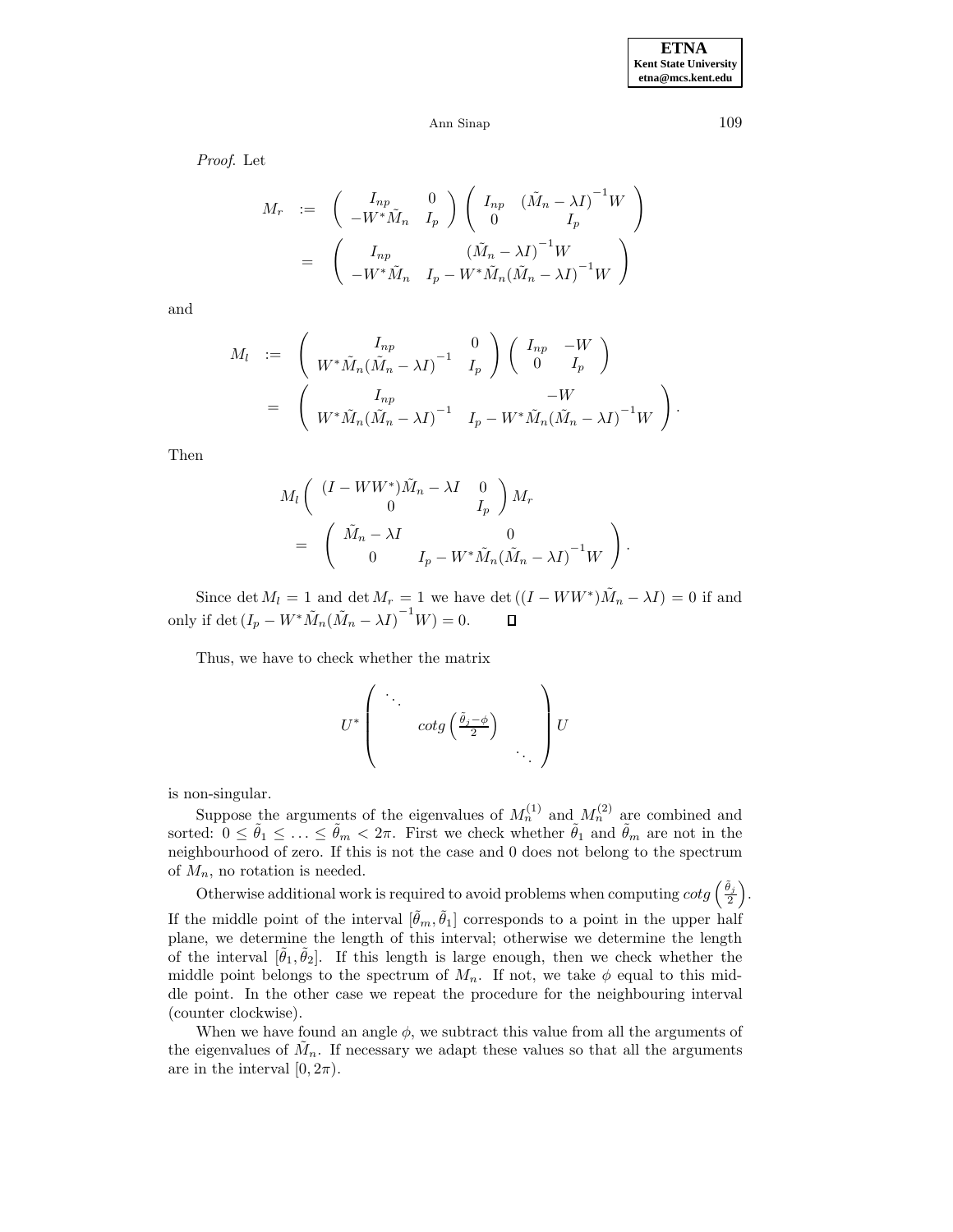Note that this method does not work in all cases, e.g. if the eigenvalues of  $M_n$ are exactly in the middle of the intervals formed by the arguments of the eigenvalues of  $M_n$  and 1 belongs to one of the spectra, the above described procedure would not work. In such a case another method has to be used. Instead of dividing the intervals into two parts and checking if the middle point satisfies the conditions we asked for, we can divide the interval in three parts and check if one of the new points satisfies the conditions. On the other hand, information about the location of the eigenvalues can help us to choose a proper method.

Bringing everything together gives us the following algorithm to determine the eigensystem of  $M_n$  out of the spectral decompositions  $\tilde{M}_n^{(i)} = \tilde{Q}_i \tilde{\Lambda}_i \tilde{Q}_i^*, i = 1, 2$ .

- 1. Combine the eigenvalues of  $\tilde{M}_n^{(1)}$  and  $\tilde{M}_n^{(2)}$ , determine and sort the arguments.
- 2. Let m be the number of elements in  $\sigma(\tilde{M}_n)$  and let  $0 \le \tilde{\theta}_1 \le \ldots \le \tilde{\theta}_m < 2\pi$ .
- 3. Compute  $U = \begin{pmatrix} Q_1^* & 0 \\ 0 & Q_1 \end{pmatrix}$  $0 \quad Q_2^*$  $\bigg(W$  (taking into account that W is sparse).
- 4. Determine  $\phi \geq 0$  such that  $1 \notin \sigma(e^{-i\phi} \tilde{M}_n)$ ,  $1 \notin \sigma(e^{-i\phi} M_n)$  and no eigenvalues of  $e^{-i\phi} \tilde{M}_n$  are in the neighbourhood of zero.
- 5. Perform the rotations of the eigenvalues of  $\tilde{M}_n$ .
- 6. Compute  $R = (I \tilde{\Lambda})^{-1}U$ .
- 7. For  $j = 1, ..., m$ , check whether  $e^{i\tilde{\theta}_j}$  belongs to  $\sigma(M_n)$ :
	- (a) Compute  $Ze\left(-cotg\left(\frac{\tilde{\theta}_j}{2}\right)\right)$  and determine its inertia  $(neg_j, nul_j, pos_j)$ .
	- (b) If  $nul_j > 0$ 
		- $-$  Determine  $\mathcal{N}\left(Ze\left(-cot g\left(\frac{\tilde{\theta}_j}{2}\right)\right)\right)$ .
		- $-$  Determine an orthonormal base of the eigenspace of  $M_n$ , corresponding to the eigenvalue  $e^{i\tilde{\theta}_j}$ .
- 8. For  $j = 0, 1, \ldots, m$ , determine the eigenvalues with argument in the interval  $(\tilde{\theta}_i, \tilde{\theta}_{j+1}),$  where  $\tilde{\theta}_0 = 0$  and  $\tilde{\theta}_{m+1} = 2\pi$ :
	- (a)  $(neg_0, nul_0, pos_0) = inertia(D^{-1})$ 
		- $(neg_{m+1}, null_{m+1}, pos_{m+1}) = inertia(D^{-1})$
	- (b) Let M be equal to the number of eigenvalues of  $M_n$  with argument in the interval  $(\theta_i, \theta_{i+1})$ .
	- (c) If  $M > 0$ 
		- **–** Isolate by means of bisection, using the inertia of the matrix  $Z(-cot g(\frac{\theta}{2}))$ , the eigenvalues with argument in the interval.
		- **–** Determine the isolated eigenvalues by using a 'zerofinder' on det  $Z(-cot g\left(\frac{\theta}{2}\right))=0.$
		- **–** Determine the corresponding eigenvectors.

In the next paragraph we describe an implementation of this algorithm on a distributed memory multiprocessor.

**4.2. Implementation of the algorithm.** First the data has to be distributed among the different processors. The master processor divides the system into two parts and sends the data to its children. After they have received their part of the data, they compute the singular value decomposition  $H_s = UDV^*$  and determine the subsystems and the unitary Hermitian matrix  $G'_{s}$ .

One subsystem  $M(H_1, H_2, \ldots, H_{s-1}, R)$  consists of the first  $s-1$  arguments of the original system  $M(H_1, H_2, \ldots, H_{n-1}, K)$ , and the argument  $R = UV^*$  can be computed from the singular value decomposition of  $H_s$ . For the computation of the other subsystem, namely  $M(H_{s+1}R^*, H_{s+2}R^*, \ldots, H_{n-1}R^*, KR^*)$ , the products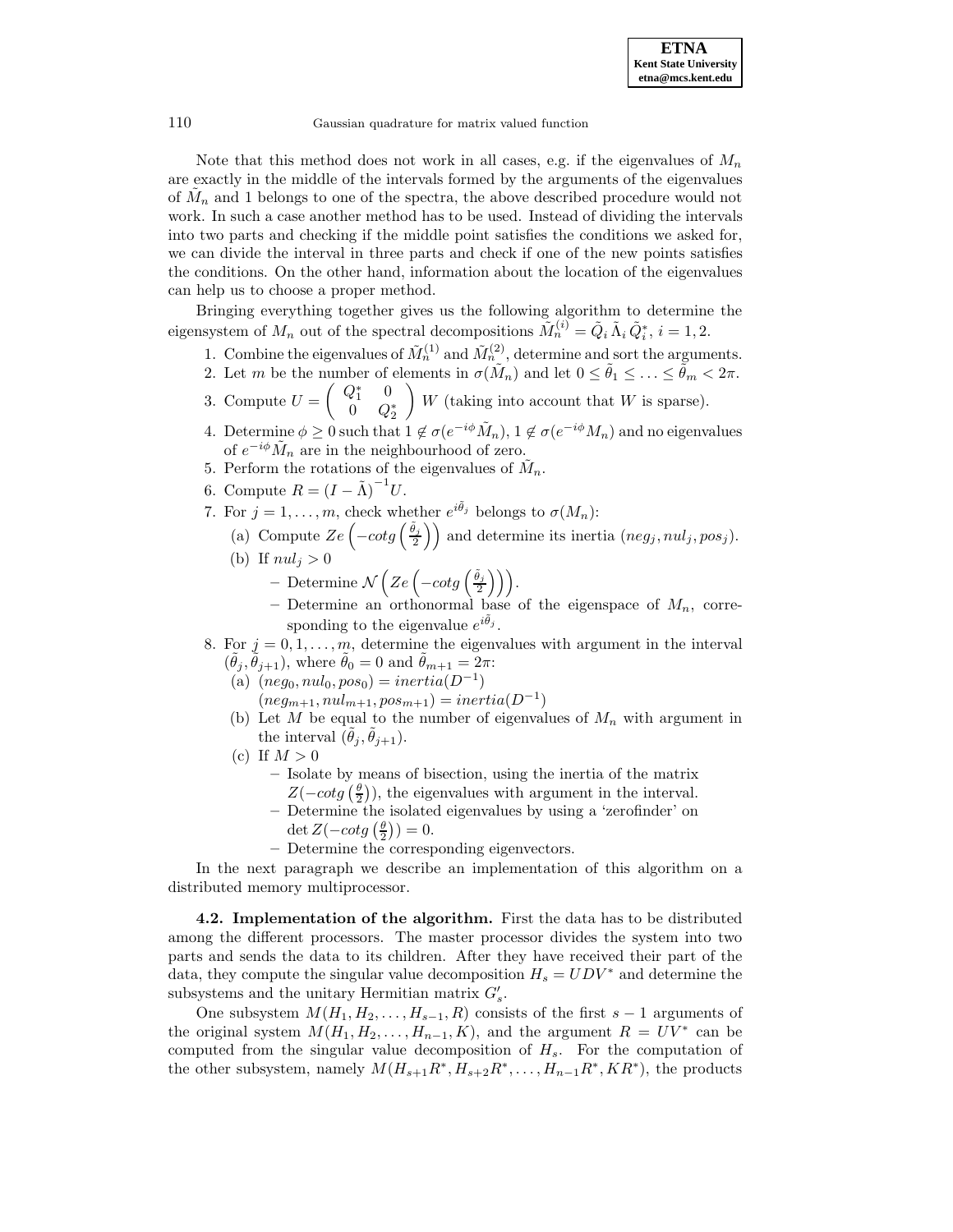$H_i R^*$  and  $R(I - H_i^* H_i)^{1/2} R^*, i = s + 1, ..., n - 1$ , have to be determined.

The matrix  $G'_{s} = I - W_{s}W_{s}^{*}$  is maintained by storing the 2 non-zero blocks of  $W_s$ . One processor computes and stores  $W_s^{(1)} = U(I+D)^{1/2}U^*$ , while the other one computes and stores  $W_s^{(2)} = -U(I-D)^{1/2}U^*$ .

The divide procedure is repeated until each processor has its own part of the system. This implies that the number of processors has to be a power of 2, i.e.  $nproc = 2<sup>q</sup>$ , but with the actual configurations this is no problem.

Since communication is very expensive we will try to limit it. From step 2 there is only one subsystem which is explicitly sent to a son, the other subsystem remains in the actual processor. For example, if  $nproc = 2<sup>3</sup>$ , the master processor will send data to proc 4 and proc 8. In the second step proc 4 sends data to proc 2 and proc 8 sends to proc 6. The other subsystems are kept in proc 4 and proc 8 respectively. In step 3 this procedure is repeated. The communication scheme is given by



If we let the processor with number nproc serve additionly as the master processor, then communication in the first step can be halved.

In each step we will send the first subsystem, while the second stays in the actual processor. If the architecture permits overlap between communication and computation, this method implies that the extra amount of work which is needed to determine the second subsystem can be overlapped by the communication for the first part.

From the moment each processor has its own subsystem, the unitary block Hessenberg matrix is computed, and the eigensystem is determined by means of the LAPACK routine. At this point we can also use other methods, e.g., the QR-method for unitary matrices which avoids the computation of the matrix itself and is described in [9] for  $p = 1$ . Afterwards, each processor determines the arguments of the eigenvalues, sorts them and permutes the eigenvectors. During the remaining part of the program the eigenvalues are characterized by means of their arguments.

In the assembly steps some computations can be performed simultaneously. The computation of the matrix  $U$  is performed on the two processors involved in the computation of the eigensystem of the larger matrix and the computations of loop (7), and these of loop (8) are performed in parallel. Each processor involved in the computation of the larger eigensystem treats half of the eigenvalues. Also note that the computation of the matrix  $R$  can be performed in parallel, but then some extra communication has to be done. Since this is more expensive, each processor will determine the whole matrix R.

During the next assembly step, we transform the computed argument  $(+\phi)$ , determine the eigenvalue  $\cos \theta + i \sin \theta$  and compute the contribution of this eigenvalue to the partial approximation of the integral. During the other assembly steps, we store the arguments as computed, and afterwards we transform them. All arguments greater than  $2\pi$  are brougth back in the interval  $[0, 2\pi)$ . During this adaption step we determine how many arguments are adapted, and during the transmission of the data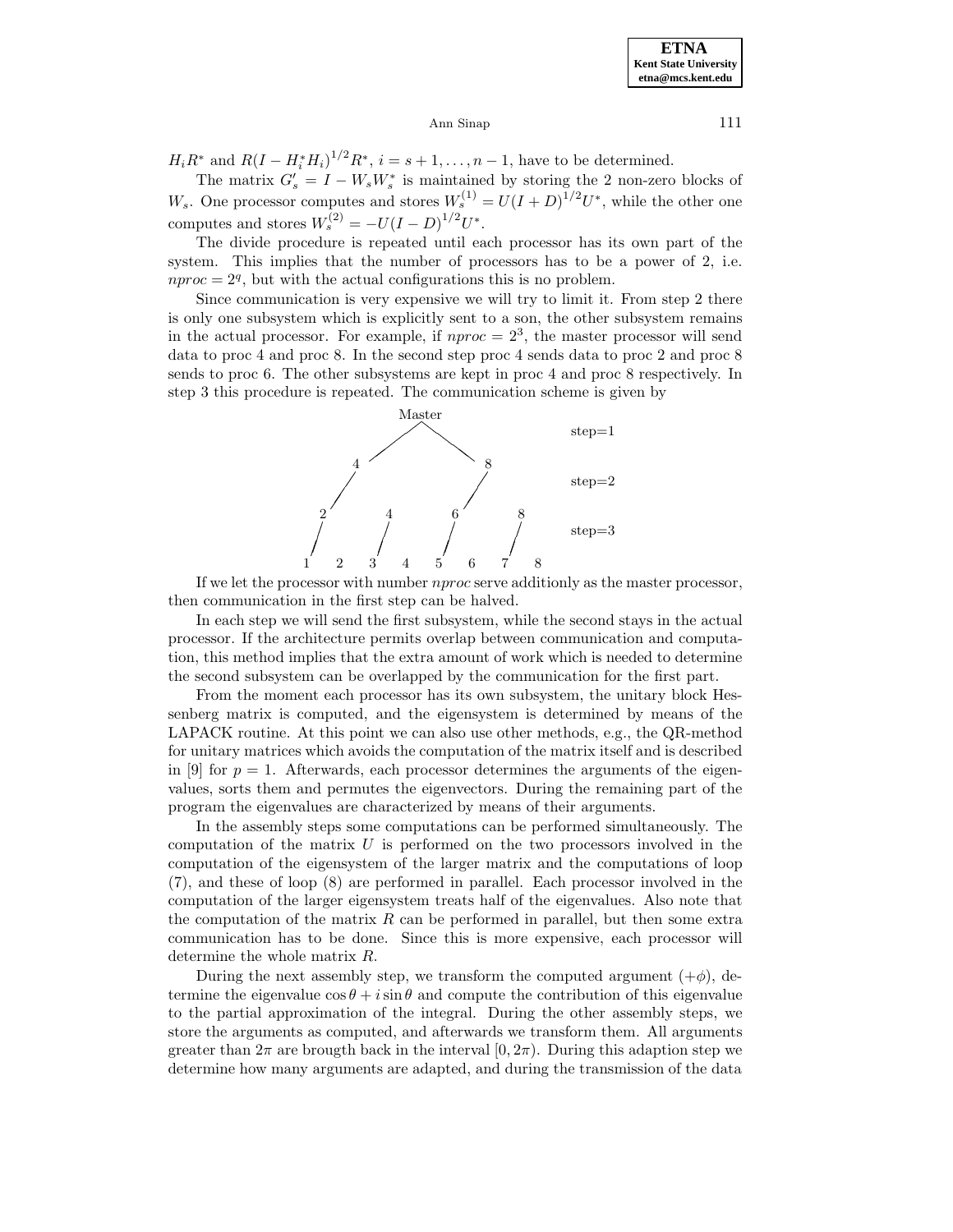we make sure the arguments are ordered. This procedure avoids explicitly sorting the arguments, but produces an ordered list which is required by the next assembly step.

As in the real case [13] we will use the  $LDL^*$  decomposition to compute the inertia of a Hermitian matrix and from the moment we have located one eigenvalue, we use a 'zerofinder', based on bisection, linear and inverse quadratic interpolation, to determine the arguments we are looking for.

**4.3. Complexity of the algorithm.** In the serial algorithm we distinguish three parts. First we compute the unitary lower block Hessenberg matrix. This can be done in  $\approx 2 p^3 n^2$  complex arithemetic operations. Next we determine eigenvalues and eigenvectors by means of the LAPACK routine. The number of complex operations is given by  $\approx 25 p^3 n^3$  (see [8]). Finally the quadrature weights have to be determined. Suppose we have  $N = n p$  different eigenvalues. Then the computation of a quadrature weight can be done in  $2p^2$  complex operations. If F and G are matrix polynomials of degree  $grf$  and  $grg$  respectively, we get the function evaluations after performing  $2p^2(qrf+grg)$  complex operations. Of course F and G can be other matrix functions. To get the new partial approximation, 2 matrix products and 1 sum have to be performed. So the total number of complex operations for this third part is given by  $n p (4p<sup>3</sup> + 3p<sup>2</sup> + 2p<sup>2</sup>(grf + grg)),$  and the total number of complex operations for the serial algorithm satisfies  $N_{ser} \approx 25 p^3 n^3$ .

To get an estimate of the number of complex operations for the parallel performance of the divide and conquer method, we suppose we have  $nproc = 2<sup>q</sup>$  processors, with  $q$  the height of the binary tree, and we suppose the length of the different subsystems in each step is equal. Again we can distinguish three parts. First there is the division of the system among the different processors which can be done in  $\approx (21p^3+p^2)q+6p^4n\left(\frac{nproc-1}{nproc}\right)+\frac{22}{3}p^3+3p^2$  complex operations. The LAPACK routine for the computation of the *nproc* eigensystems is performed and requires  $\approx 25 \frac{p^3 n^3}{n \cdot p \cdot r \cdot c^2} + 2 \frac{p^3 n^2}{n \cdot p \cdot r \cdot c^2} + g \frac{p n}{n \cdot p \cdot r \cdot c}$  complex operations, where is g is the number of computations to compute a trigonometric function. In the assembly steps we do not take into account the order of the extended matrices  $Ze(.)$ , and we suppose we need s evaluations of a matrix  $Z(.)$  in order to locate an eigenvalue. If we only take into account the term  $n^3$ , the number of complex operations for this third part is given by  $\approx \frac{1}{14} \left( \frac{nproc^3 - 8}{nproc^3} \right) p^3 n^3$ . This brings the total number of complex operations for the parallel algorithm to  $\approx \left(\frac{25}{nproc^3} + \frac{1}{14} \frac{nproc^3 - 8}{nproc^3}\right) p^3 n^3$ .

The upper bounds for the speed-up of the parallel divide and conquer method with respect to the serial algorithm using the LAPACK routine satisfy

$$
S_{nproc} = \frac{N_{ser}}{N_{par}} \approx \frac{25 p^3 n^3 nproc^3}{(25 + \frac{1}{14}(nproc^3 - 8)) p^3 n^3} = \frac{350 nproc^3}{nproc^3 + 342}.
$$

Of course these are upper bounds since we only take into account the terms of  $n<sup>3</sup>$ . Also we do not bring into account the communication. We can show that the number of messages satisfies  $N_{mess} = 4$  nproc+2 and the total length of the messages, expressed in bytes, is given by

$$
N_{len} = 16 \frac{nproc - 2}{nproc} p^2 n^2 + n (24(q - 1)p^2 + 4c(4p^2 + 3p) + 56p^2 - 4p)
$$
  
+ 16 nproc p<sup>3</sup> + 48 p<sup>2</sup>.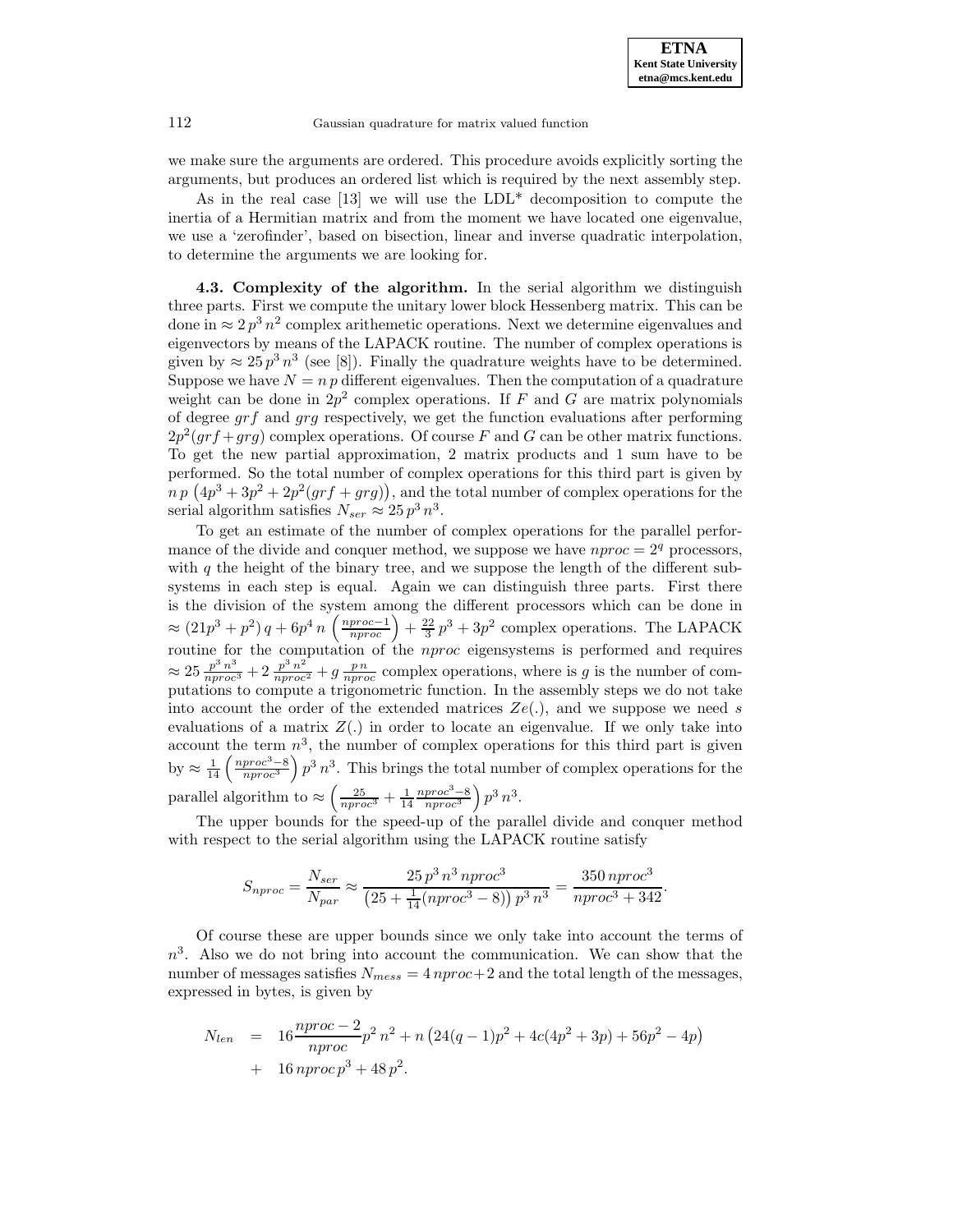The ratio  $\frac{N_{len}}{N_{par}} = \frac{16 (nproc-2) nproc^2}{25 p n}$  shows that n and p have to be large enough to achieve satisfactory speed-up.

**4.4. Example.** The results we get are quite similar to these of the real case (see [13]). For example  $p = 2$ ,  $W_n = I$  and consider the matrix weight function

$$
W(\theta) = \begin{pmatrix} 1 & \cos \theta \\ \cos \theta & 1 \end{pmatrix}.
$$

In order to get an idea of the errors, we take  $F = G = I$ . This gives the following relative errors

| $\boldsymbol{n}$ | Serial      | $nproc = 2$ | $nproc = 4$   | $nproc = 8$ |
|------------------|-------------|-------------|---------------|-------------|
| 50               | 0.18837E-14 | 0.34917E-14 | $0.26711E-11$ | 0.56827E-11 |
| 100              | 0.14999E-14 | 0.60959E-14 | 0.32993E-12   | 0.38065E-11 |
| 150              | 0.12240E-14 | 0.45497E-14 | 0.11105E-02   | 0.11106E-02 |
| 200              | 0.56191E-14 | 0.48696E-14 | 0.53183E-11   | 0.40449E-06 |
| 250              | 0.32259E-14 | 0.21086E-14 | 0.61844E-09   | 0.82521E-02 |
| 300              | 0.41379E-14 | 0.13186E-13 | 0.39806E-08   | 0.11105E-02 |
| 350              | 0.49843E-14 | 0.50799E-12 | 0.19537E-05   | 0.19537E-05 |
| 400              | 0.42870E-14 | 0.18732E-12 | 0.12672E-07   | 0.19110E-07 |

If we take the same weight function, but

$$
W_n = \begin{pmatrix} \frac{\sqrt{3}}{2} & \frac{1}{2} \\ -\frac{1}{2} & \frac{\sqrt{3}}{2} \end{pmatrix},
$$

the para-orthogonal matrix polynomials and the corresponding lower block Hessenberg matrix change. So we get different quadrature points and weights. In this case the relative errors are given by

| $\boldsymbol{n}$ | Serial      | $nproc = 2$   | $nproc = 4$   |
|------------------|-------------|---------------|---------------|
| 50               | 0.17135E-14 | 0.78051E-13   | 0.33033E-11   |
| 100              | 0.41476E-14 | $0.56785E-12$ | 0.84741E-12   |
| 150              | 0.19120E-14 | $0.20545E-12$ | $0.11105E-02$ |
| 200              | 0.46207E-14 | $0.41349E-11$ | 0.92175E-11   |
| 250              | 0.46015E-14 | 0.55666E-12   | 0.61858E-09   |
| 300              | 0.27673E-14 | $0.19644E-10$ | 0.39795E-08   |
| 350              | 0.75841E-14 | $0.89610E-10$ | $0.19569E-05$ |
| 400              | 0.55404E-14 | 0.18533E-11   | 0.12673E-07   |

In both cases we notice the same problem: if the number of processors increases, the number of assembly steps increases and also the relative errors increase. Theoretically there are no problems with multiple eigenvalues or with eigenvalues with very little seperation, but in practice, errors arise when computing the inertia and determinants of the Weinstein matrices  $Z(.)$  and  $Ze(.)$  (see [2], [3]). If this problem can be fixed, the algorithm can have a practical value.

The execution times and the corresponding speed-ups are given by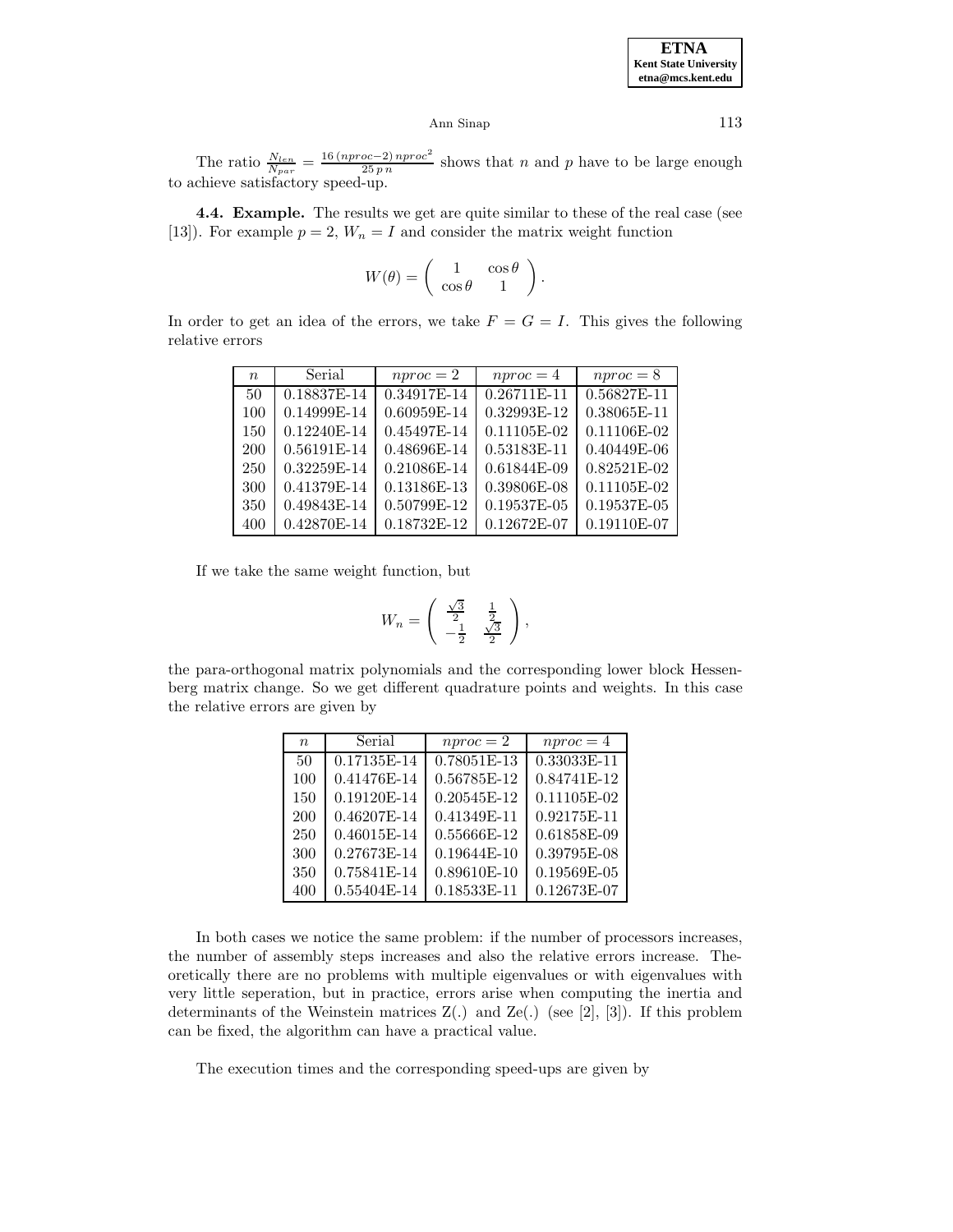

Since the upper bound for the speed-up on 2 processors is equal to 8, the timing and corresponding speed-up are execellent. On 4 processors we are much farther away from the maximum, but nevertheless we get a good speed-up. The speed-up on 8 processors is very poor, and the elapsed time is more than that of 2 processors. Performing some analysis about the time spent in communication and computation will give an explanation for the poor results when using 8 processors. It is possible to show that the number of complex operations performed in one second is approximately 11.5, 9.0, 3.0, 0.4 for 1, 2, 4 and 8 processors respectively. This significant decrease of operations performed in one second is due to the fact that we have only counted the number of operations (sum, subtraction, product, division) and did not bring into account the large number of tests which require much more time than an operation. This is also the reason why the results are so poor for a large number of processors.

**Acknowledgments.** I would like to thank W. Van Assche for his careful reading of this manuscript.